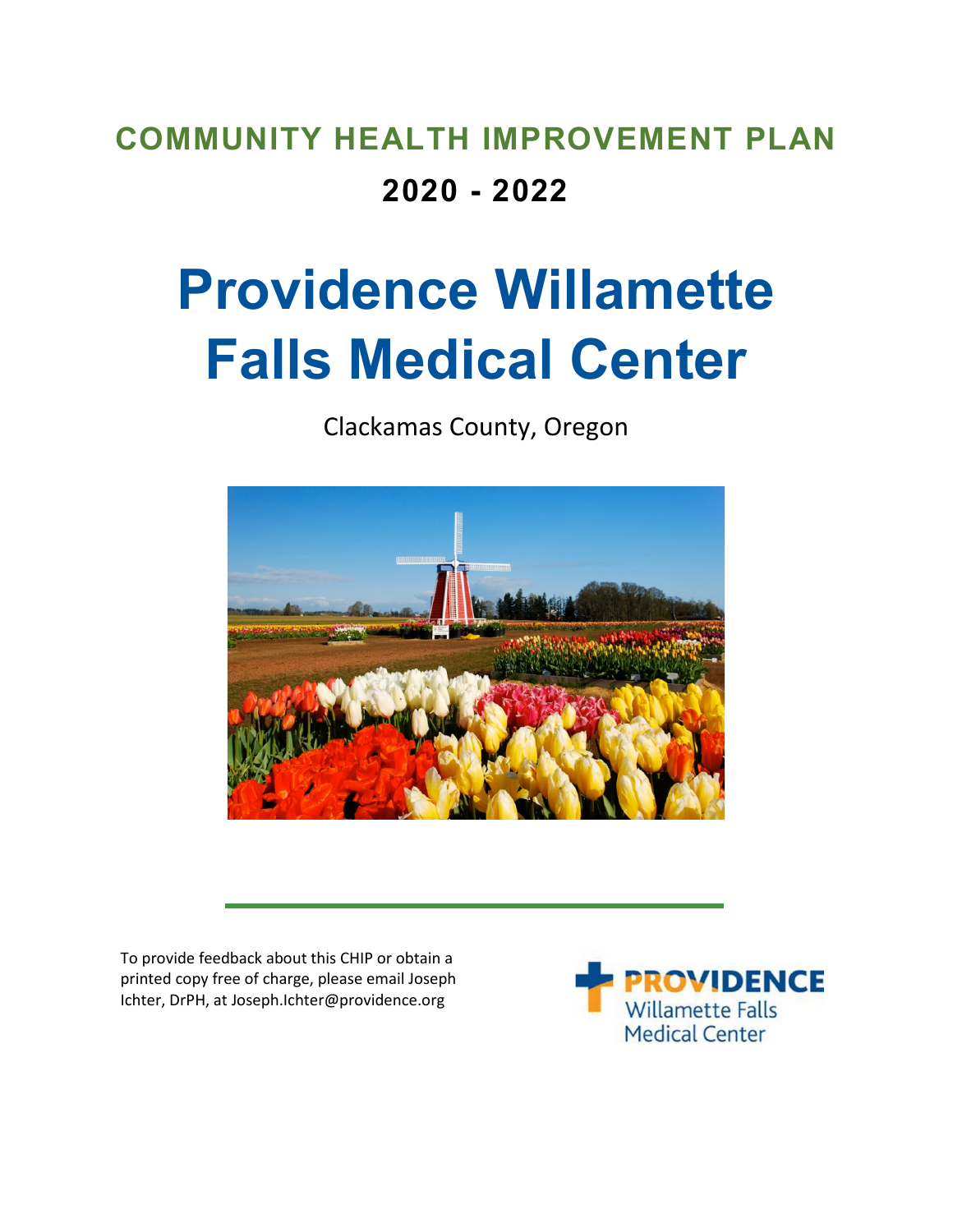# CONTENTS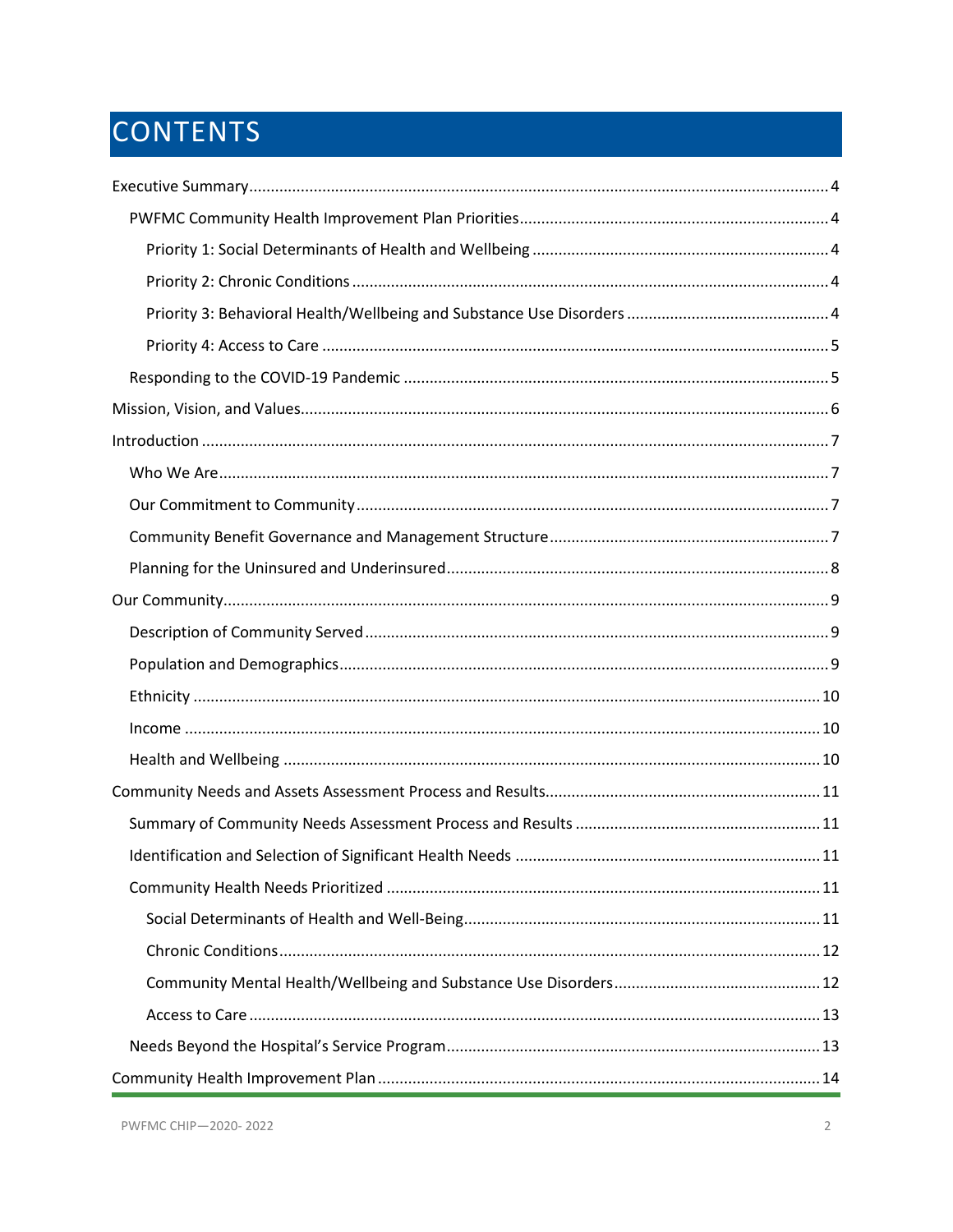| Addressing the Needs of the Community: 2020-2022 Key Community Benefit Initiatives and |  |
|----------------------------------------------------------------------------------------|--|
|                                                                                        |  |
|                                                                                        |  |
|                                                                                        |  |
|                                                                                        |  |
|                                                                                        |  |
|                                                                                        |  |
|                                                                                        |  |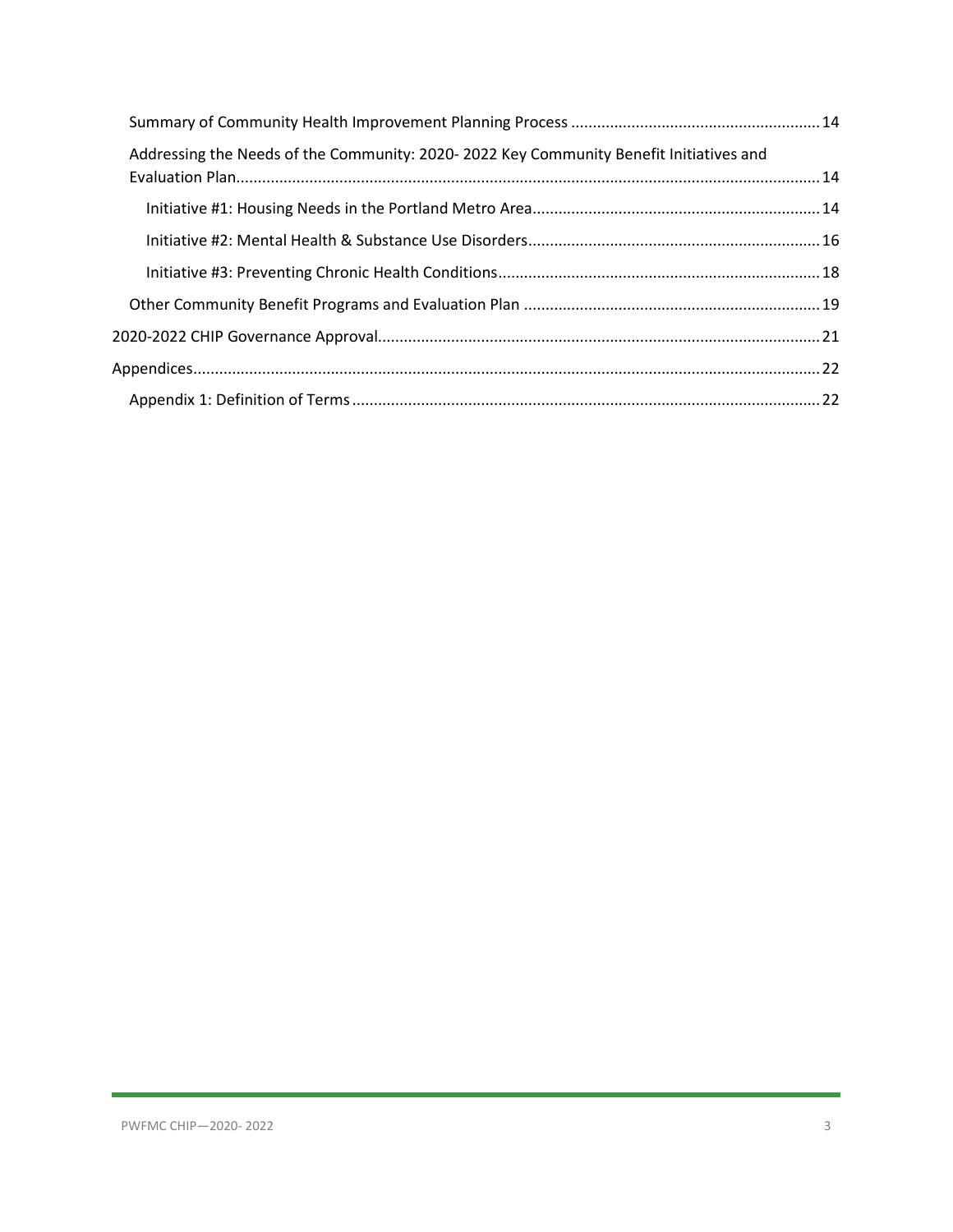# <span id="page-3-0"></span>EXECUTIVE SUMMARY

Improving the health of our communities is a fundamental commitment rooted deeply in our heritage and purpose. As expressions of God's healing love, witnessed through the ministry of Jesus, our Mission calls us to be steadfast in serving all with a special focus on our most poor and vulnerable neighbors. This core belief drives the programs we build, investments we make, and strategies we implement.

Knowing where to focus our resources starts with our Community Health Needs Assessment (CHNA), an opportunity in which we engage the community every three years to help us identify and prioritize the most pressing needs, assets, and opportunities. In the Portland metro area, Providence Willamette Falls Medical Center (PWFMC) is a member of the Healthy Columbia Willamette Collaborative (HCWC). The collaborative is a unique public-private partnership of 12 organizations in Washington, Clackamas, and Multnomah Counties in Oregon and Clark County in Washington State. HCWC is dedicated to advancing health equity in the four-county region, serving as a platform for collaboration around health improvement plans and activities that leverage collective resources to improve the health and well-being of local communities.

Based on geographic location relative to other hospitals in the area and patient demographics, Clackamas County is PWFMC's primary service area. The facility is a 143-bed hospital offering primary and specialty care, birth center with family suites, general surgery, radiology, diagnostic imaging, pathology and 24/7 emergency medicine. Washington, Multnomah, and Clark (WA) counties are surrounding secondary counties that are primarily served by other area hospitals. PWFMC provided \$32 million<sup>[1](#page-3-5)</sup> in Community Benefit in 2019.

### <span id="page-3-1"></span>PWFMC Community Health Improvement Plan Priorities

As a result of the findings of our 2019 Community Health Needs Assessment (CHNA) and through a prioritization process aligned with our Mission, resources, and hospital strategic plan, PWFMC will focus on the following bolded areas for its 2020-2022 Community Benefit efforts:

#### <span id="page-3-2"></span>PRIORITY 1: SOCIAL DETERMINANTS OF HEALTH AND WELLBEING

Focus areas in **housing,** transportation, and **food security; includes coordination of supportive services**.

#### <span id="page-3-3"></span>PRIORITY 2: CHRONIC CONDITIONS

Focus on prevention of **obesity, diabetes, hypertension, and depression.**

#### <span id="page-3-4"></span>PRIORITY 3: BEHAVIORAL HEALTH/WELLBEING AND SUBSTANCE USE DISORDERS

Focus on prevention (particularly for youth), **culturally responsive care and health education**, social isolation, and **community building**.

 $\overline{\phantom{a}}$ 

<span id="page-3-5"></span><sup>&</sup>lt;sup>1</sup> Unpaid costs of Medicare are included in this Community Benefit reporting.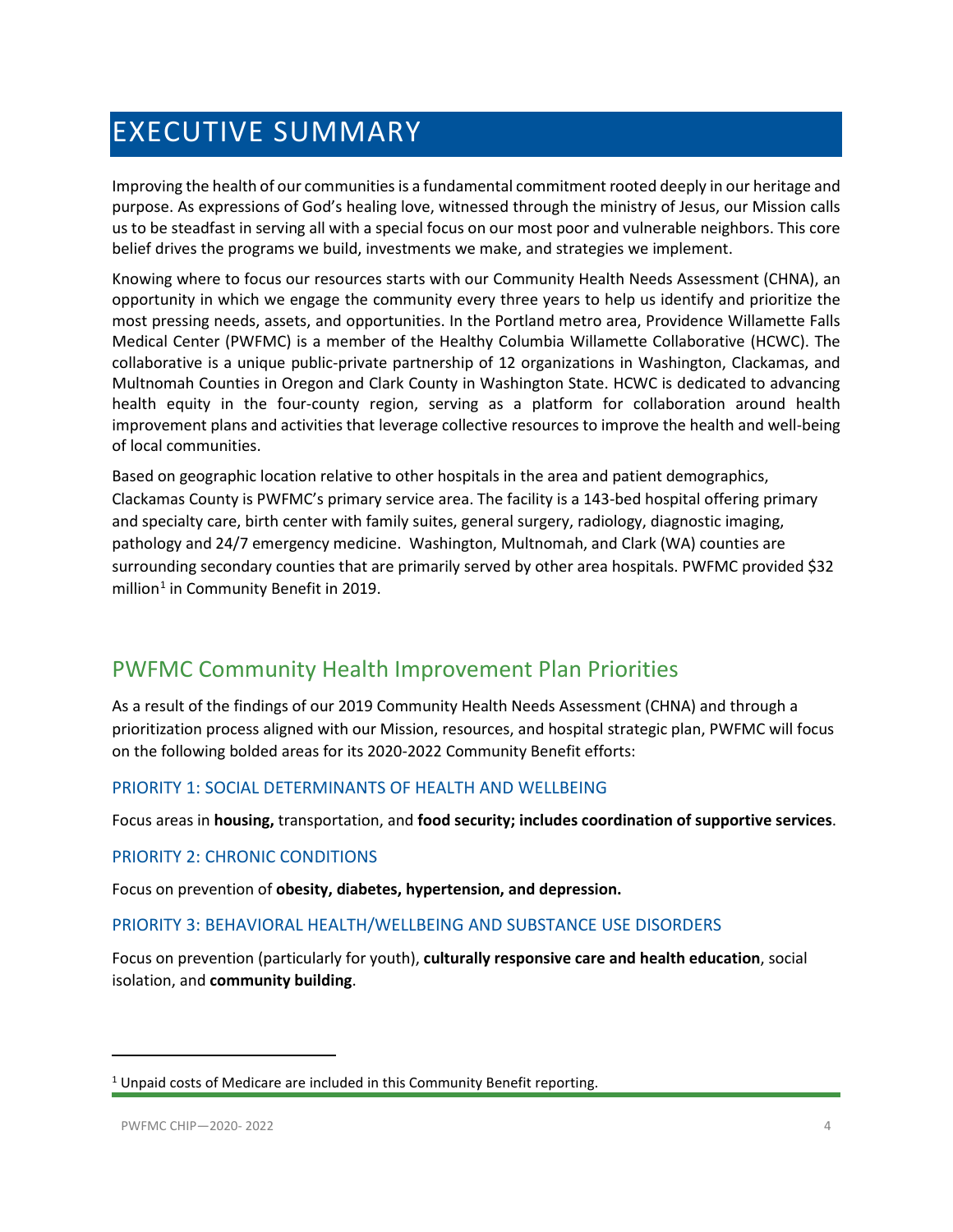#### <span id="page-4-0"></span>PRIORITY 4: ACCESS TO CARE

Focus on **services navigation and coordination, culturally responsive care** and oral health.

# <span id="page-4-1"></span>Responding to the COVID-19 Pandemic

The 2020 Community Health Improvement Planning (CHIP) process was disrupted by the SARS-CoV-2 virus and COVID-19, which has impacted all of our communities. While we have focused on crisis response, it has required a significant re-direction of resources and reduced community engagement in the CHIP process.

This CHIP is currently designed to address the needs identified and prioritized through the 2019 CHNA, though COVID-19 will have substantial impacts on our community needs. These impacts are likely to exacerbate some of the needs identified, and cause others to rise in level of priority. While this is a dynamic situation, we recognize the greatest needs of our community will change in the coming months, and it is important that we adapt our efforts to respond accordingly. Additionally, the data projections included were crafted based on data collection and project forecasting done prior to the COVID-19 pandemic, so may be modified as we understand adjusted resources and priorities within our communities in the aftermath of the pandemic.

This CHIP will be updated by March 2021 to better document the impact of and our response to COVID-19 in our community. We are committed to supporting, strengthening, and serving our community in ways that align with our Mission, engage our expertise, and leverage our Community Benefit dollars in the most impactful ways.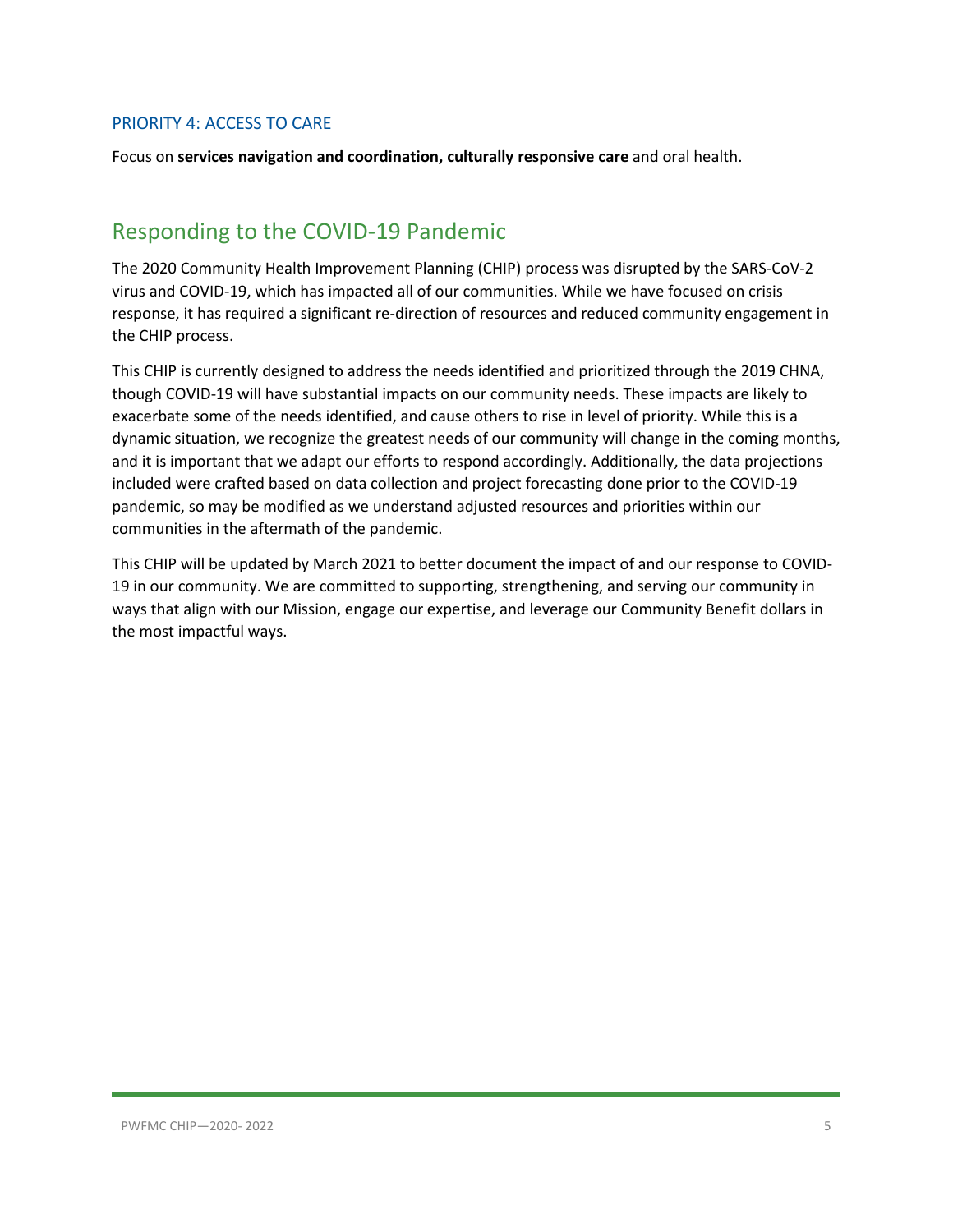# <span id="page-5-0"></span>MISSION, VISION, AND VALUES

| <b>Our Mission</b> | As expressions of God's healing love, witnessed through the ministry of Jesus,<br>we are steadfast in serving all, especially those who are poor and vulnerable. |
|--------------------|------------------------------------------------------------------------------------------------------------------------------------------------------------------|
|                    | Our Vision   Health for a Better World.                                                                                                                          |
|                    | Our Values   Compassion — Dignity — Justice — Excellence — Integrity                                                                                             |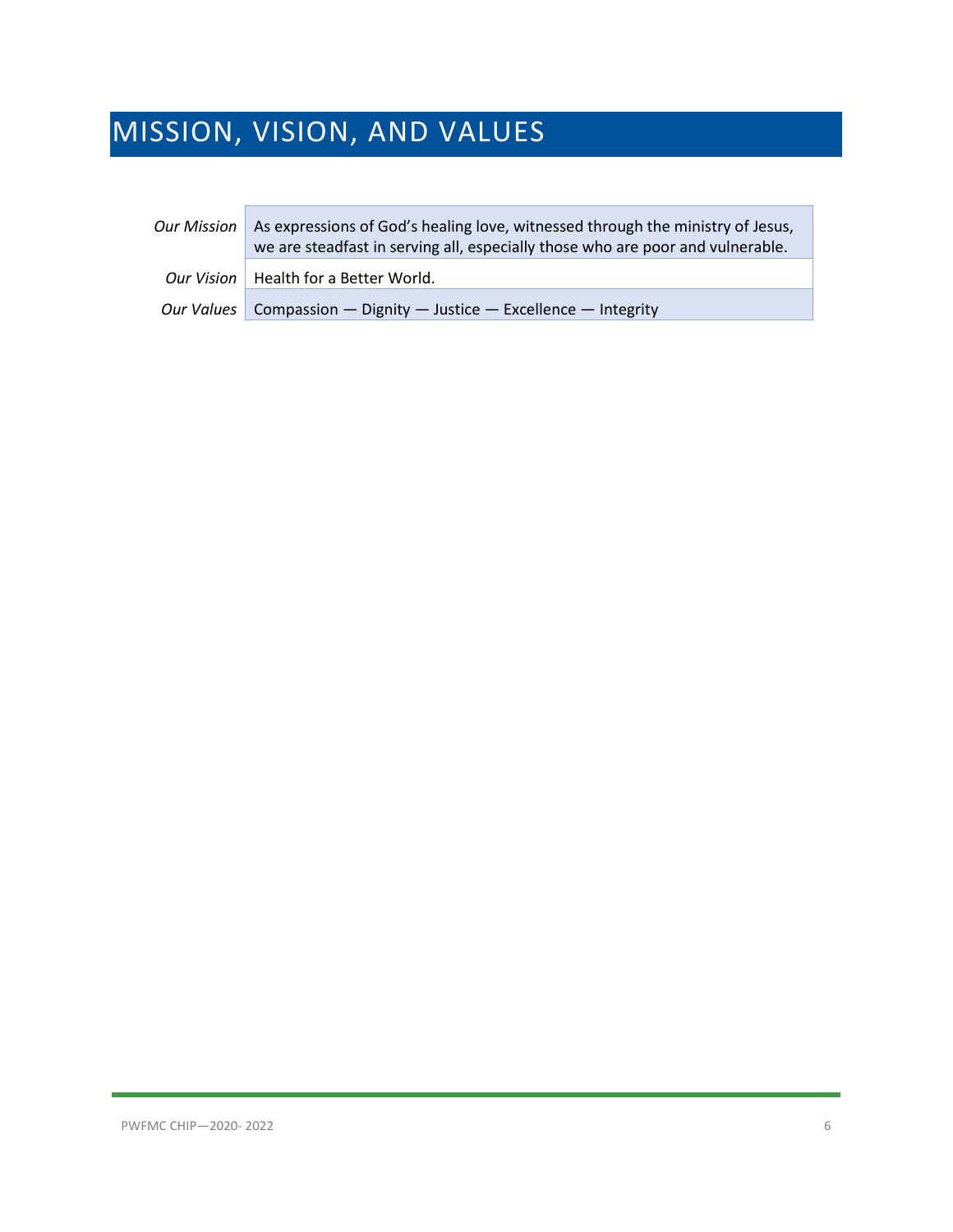# <span id="page-6-0"></span>INTRODUCTION

### <span id="page-6-1"></span>Who We Are

PWFMC is an acute-care hospital founded in 1954 and located in Oregon City, Oregon. The hospital has 143 licensed beds. PWFMC has a staff of more than 700, including over 300 doctors with privileges. The hospital offers primary and specialty care, a birth center with family suites, general surgery, radiology, an Intensive Care Unit, diagnostic imaging, pathology, and 24/7 emergency medicine.

### <span id="page-6-2"></span>Our Commitment to Community

PWFMC dedicates resources to improve the health and quality of life for the communities it serves, with special emphasis on the needs of the economically poor and vulnerable. During 2019, PWFMC provided \$3[2](#page-6-4) million in community benefit<sup>2</sup> in response to unmet needs and to improve the health and well-being of those it serves in the Portland metro area.

# <span id="page-6-3"></span>Community Benefit Governance and Management Structure

PWFMC further demonstrates organizational commitment to the community benefit process through the allocation of staff time, financial resources, and participation and collaboration with community partners. The Community Health Division, in collaboration with PWFMC leadership, is responsible for coordinating implementation of state and federal 501r requirements as well as providing the opportunity for community leaders and internal hospital executive leadership members, physicians and other staff to work together in planning and implementing the Community Health Improvement Plan.

As a primary source of Community Benefit advice and local leadership, PWFMC's Service Area Advisory Council (SAAC) plays a pivotal role to support the Board of Trustees in overseeing community benefit issues. Acting in accordance with a Board-approved charter, the SAAC is charged with identifying policies and programs that address identified needs in the service area particularly for underserved populations, overseeing development and implementation of the Community Health Needs Assessment and Community Health Improvement Plan Reports, and overseeing and directing the Community Benefit activities. The SAAC delegates some work to the Community Benefit Committee, a majority of members

 $\overline{\phantom{a}}$ 

<span id="page-6-4"></span> $<sup>2</sup>$  A community benefit is an initiative, program or activity that provides treatment or promotes health and healing as a</sup> response to identified community needs and meets at least one of the following community benefit objectives: a. Improves access to health services; b. Enhances public health; c. Advances increased general knowledge; and/or d. Relieves government burden to improve health. Note: Community benefit includes both services to the economically poor and broader community. To be reported as a community benefit initiative or program, community need must be demonstrated. Community need can be demonstrated through the following: 1) community health needs assessment developed by the ministry or in partnership with other community organizations; 2) documentation that demonstrates community need and/or a request from a public agency or community group was the basis for initiating or continuing the activity or program; 3) or the involvement of unrelated, collaborative tax-exempt or government organizations as partners in the community benefit initiative or program.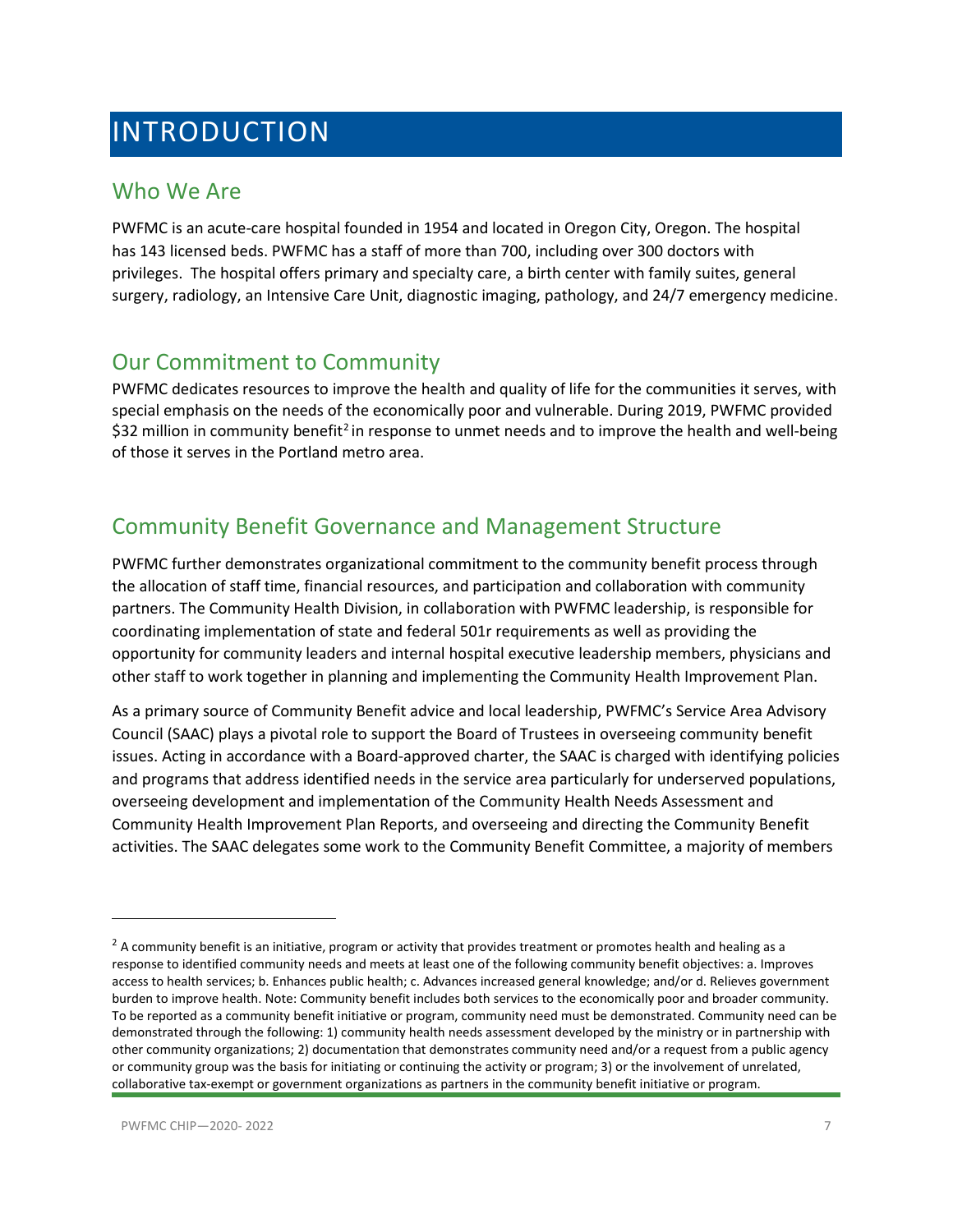who have knowledge and experience with the populations most likely to have disproportionate unmet health needs. The Community Benefit Committee generally meets quarterly.

# <span id="page-7-0"></span>Planning for the Uninsured and Underinsured

Our mission is to provide quality care to all our patients, regardless of ability to pay. We believe that no one should delay seeking needed medical care because they lack health insurance. That is why PWFMC has a Financial Assistance Program (FAP) that provides free or discounted services to eligible patients. Services must be medically necessary as defined by the Providence Financial Assistance Policy. Patients receiving emergency or medically necessary care at Providence hospitals and clinics may receive the following discounts based upon their eligibility:

- 100% financial assistance is provided for households making up to 300% FPL
- 75% financial assistance for households between 301% and 400% FPL
- Financial assistance applies to self-pay balances and patient responsibility balances after insurance pays.

One way PWFMC informs the public of FAP is by posting notices. Notices are posted in high volume inpatient and outpatient service areas. Notices are also posted at locations where a patient may pay their bill. Notices include contact information on how a patient can obtain more information on financial assistance as well as where to apply for assistance. These notices are posted in English and Spanish and any other languages that are representative of 5% or greater of patients in the hospital's service area. Additionally, on-line publicly available resources include plain language FAP summaries in 25 different languages. All patients who demonstrate lack of financial coverage by third party insurers are offered an opportunity to complete the Patient Financial Assistance Application and are offered information, assistance, and referral as appropriate to government sponsored programs for which they may be eligible. Find more information on PWFMC's Financial Assistance Program here [https://www.providence.org/obp/or/financial-assistance.](https://www.providence.org/obp/or/financial-assistance)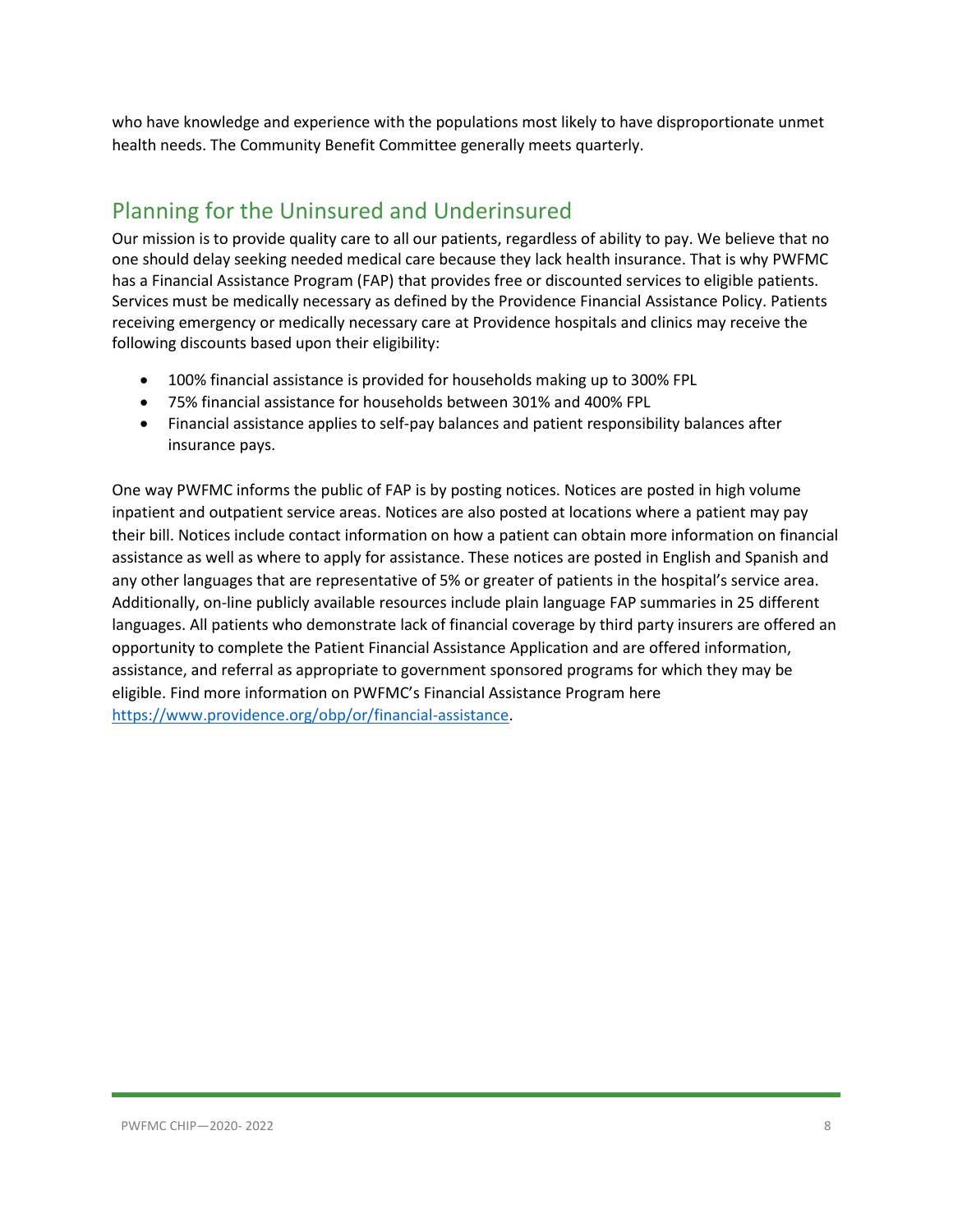# <span id="page-8-0"></span>OUR COMMUNITY

### <span id="page-8-1"></span>Description of Community Served

Based on geographic location relative to other hospitals in the area and patient demographics, Clackamas County (in red) is PWFMC's primary service area. Neighboring Washington, Multnomah, and Clark (WA) counties are considered secondary service areas that are primarily served by other area hospitals.



### <span id="page-8-2"></span>Population and Demographics

The current population of Clackamas County is just over 418,000 people based on 2019 Census data, which represents an increase of over 11 percent since 2010. Clackamas County has been diversifying, with a foreign-born population of 8 percent, and the Latino population increasing nearly 74 percent from 2000 to 2010 to nearly 9 percent of the total population. The male-to-female ratio is approximately 1:1 until age 65, when females become a greater proportion of the population. This difference is clearest over the age of 80, where there are nearly 2 surviving females for each male. There is a greater proportion of adults over age 65 in Clackamas County compared to other counties in the Portland metro area.



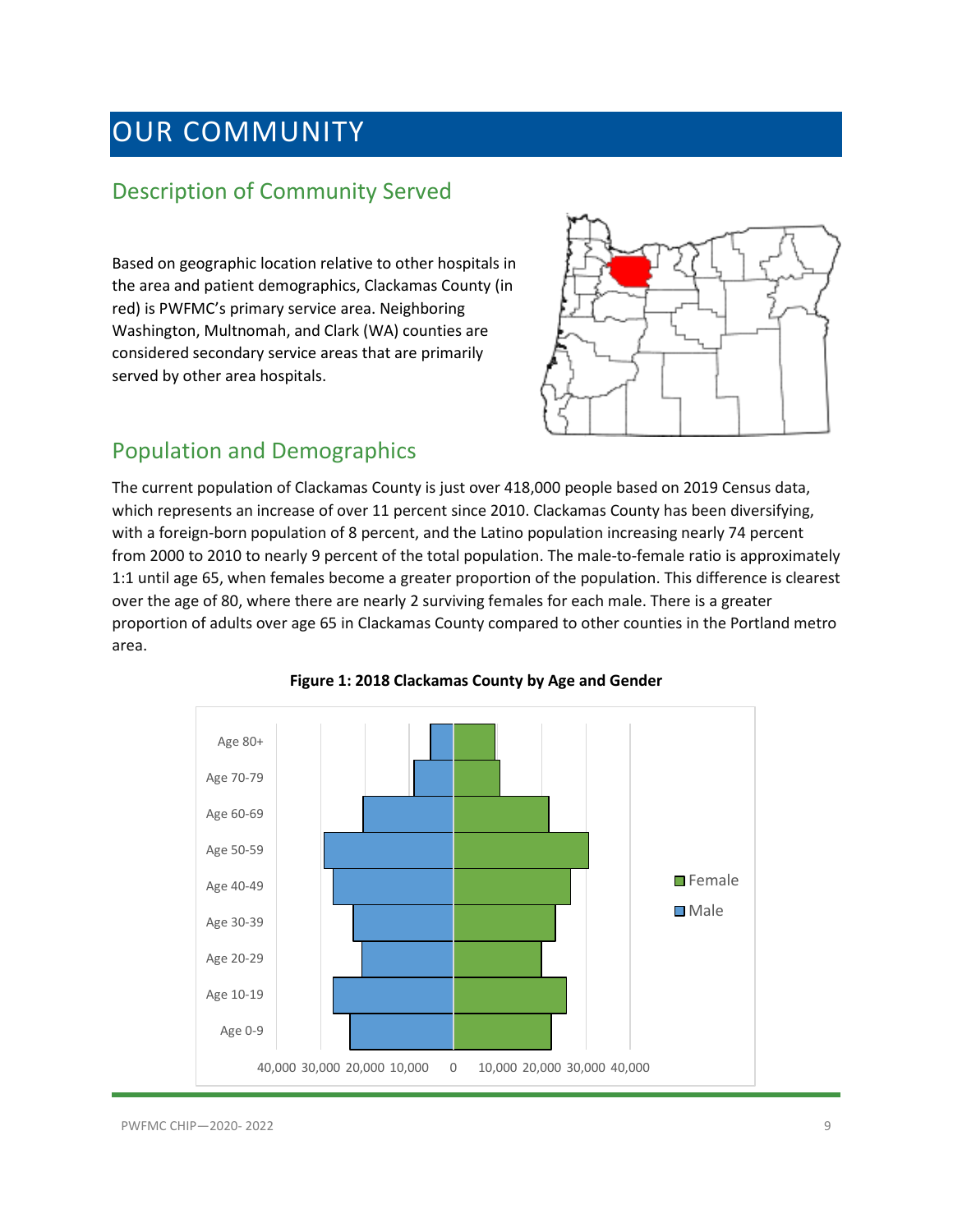# <span id="page-9-0"></span>**Ethnicity**

Among Clackamas County residents in 2019, 81.6 percent identified as White non-Hispanic, 8.9 percent were Hispanic or Latino, 5 percent Asian or Pacific Islander, 1.2 percent were African American or Black, 1.1 percent were Alaska Native or American Indian, and nearly 4 percent identified as two or more races. Clackamas County is slightly less diverse than the state overall, and has a smaller Hispanic or Latino population compared to the 13.3 percent average in Oregon.

#### <span id="page-9-1"></span>Income

In 2019, the median household income for Clackamas County was \$76,597, which is more than \$12,000 higher than the state average. Clackamas County is home to some of the wealthiest areas in Oregon, such as Lake Oswego, as well as more rural areas such as Estacada. In 2019, Clackamas County's poverty rate was 7.3 percent, which was lower than the state average, 12.6 percent, and national average, 11.8 percent.

### <span id="page-9-2"></span>Health and Wellbeing

In Clackamas County, nearly 28 percent of adults are considered obese, and 28.4 percent of eighth grade students and 30.5 percent of eleventh grade students are either obese or overweight according to 2017 BRFSS data and the 2019 Oregon Healthy Teens Survey, respectively. Diabetes and hypertension remain among the top two reasons uninsured adults access the Emergency Department for conditions that could be managed in primary care settings. Cardiovascular disease is the leading cause of death. Nearly 24 percent of adults have depression according to 2017 BRFSS data.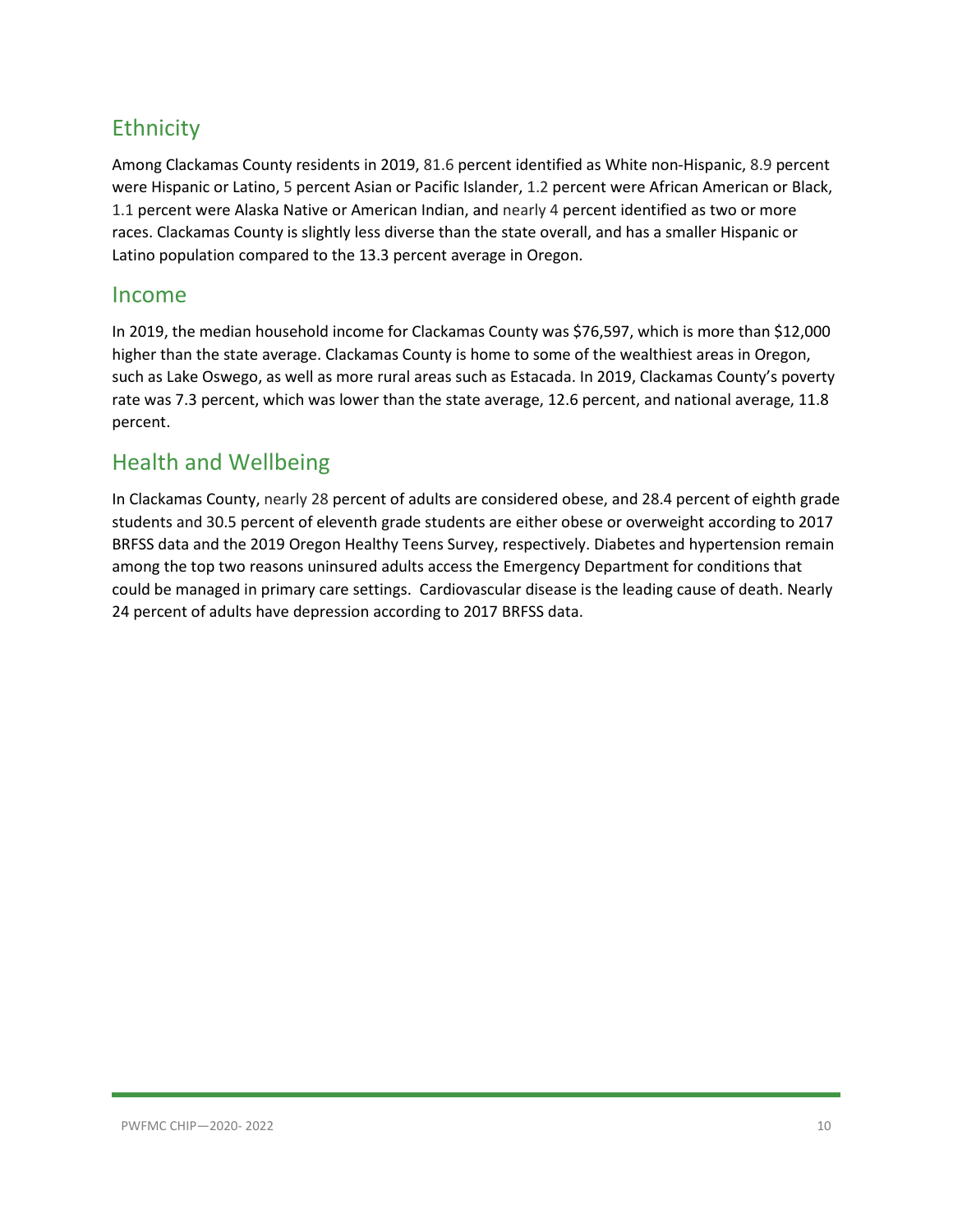# <span id="page-10-0"></span>COMMUNITY NEEDS AND ASSETS ASSESSMENT PROCESS AND RESULTS

### <span id="page-10-1"></span>Summary of Community Needs Assessment Process and Results

In the Portland Metropolitan area, PWFMC is a proud member of the Healthy Columbia Willamette Collaborative (HCWC), a public-private partnership that brings together seven hospital systems, four county health departments, and one coordinated care organization to produce a shared regional needs assessment. The complete assessment for the four-county region was completed July 31, 2019. Across the HCWC region, collected information included county public health data regarding health behaviors, morbidity, and mortality; hospital utilization and CCO data for the uninsured and members of the Oregon Health Plan; and community engagement activities that included 18 listening sessions, four town halls, a literature review, and a community health survey with over 3,600 responses. A detailed list is available from page 85 of the full CHNA (available [here\)](https://comagine.org/sites/default/files/resources/HCWC-Community-Health-Needs-Assessment-Report-July2019_0.pdf).

# <span id="page-10-2"></span>Identification and Selection of Significant Health Needs

The prioritized needs were chosen based on various community health data and identifiable gaps in available care and services. These health needs were those that had worsened over time, are worse than the state or national average, or have a disproportionate impact on those who are low-income, communities of color, or otherwise marginalized populations. In the course of our work, we determined that emphasis on these needs would have the greatest impact on the community's overall health with significant opportunities for collaboration. These interventions will be prioritized based upon relative needs and opportunities, particularly those that serve identified high needs ZIP codes and neighborhoods including low-income and minority populations.

# <span id="page-10-3"></span>Community Health Needs Prioritized

The list below summarizes the significant health needs identified through the 2019 Community Health Needs Assessment process:

#### <span id="page-10-4"></span>SOCIAL DETERMINANTS OF HEALTH AND WELL-BEING

- **Affordable housing** (or housing accessibility) is a major challenge for low- and moderate-income families in the area, particularly for those in recovery from substance use disorder. Nearly 40 percent of households in Clackamas County were considered cost-burdened in 2018, meaning they spent 30 percent or more of their monthly income on rent.
- A key barrier for many of Oregon's families continues to be **healthy food access**. 9.7 percent of  $8<sup>th</sup>$  grade and 13 percent of 11<sup>th</sup> grade students reported that they did not eat as much as they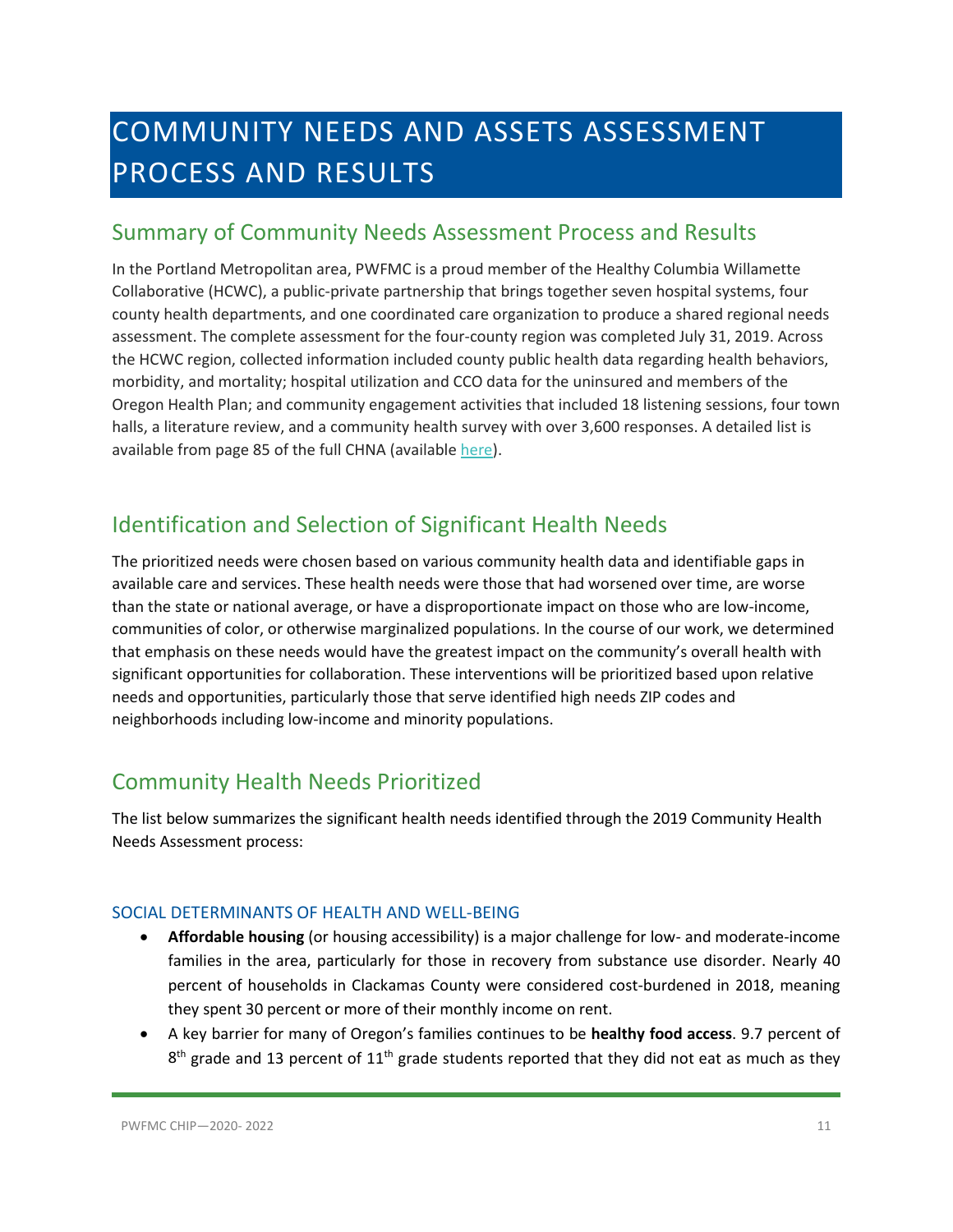should because there was not enough money in their household to buy more food, according to the 2017 Oregon Healthy Teens Survey. Because nutrition is closely linked with oral health and chronic conditions, improving access to healthy food could lead to improved health outcomes in these other areas. Economic development and **living-wage jobs** are key opportunities to improve the health and well-being of our communities. Listening session participants with low incomes described having to make difficult choices between paying for food, utilities, rent, and medical care. Adverse experiences and trauma are more likely in low-income households, particularly those in which the parents are stressed about resources. This also speaks to the challenge in Oregon of the "benefits cliff," whereby public benefits phase out quickly as family income increases, although the increase may not be great enough for self-sufficiency.

• **Transportation** is a challenge for some populations, particularly for the elderly and those living in rural areas. Community members living closer to the central Portland metro area noted that consistent public transportation is a strength; those living farther away from central locations communicated a need for more transportation options. Community members also noted the difficulty of navigating the "last mile" between their transit stop and their final destination. This gap can be especially challenging for community members with mobility challenges.

#### <span id="page-11-0"></span>CHRONIC CONDITIONS

- **Diabetes** continues to be one of the top reasons uninsured adults seek care in the Emergency Department, though the condition is likely better managed in a primary care setting. This suggests opportunities regarding prevention, education, and nutrition support. Diabetes is more common in Medicare recipients than in those who are privately insured.
- **Obesity** is a public health challenge, for both youth and adults. 27.5 percent of Clackamas County's adult population is obese, slightly lower than Oregon's rate of 28.6 percent according to BRFSS. The current generation of youth may be the first to have a shorter life expectancy than their parents due to complications from obesity and its associated conditions.

#### <span id="page-11-1"></span>COMMUNITY MENTAL HEALTH/WELLBEING AND SUBSTANCE USE DISORDERS

- **Access to mental health services**remain a barrier for many community members. There is a need to reduce stigma associated with mental health treatment and increase availability of providers and treatment services. This is particularly true amongst youth and adolescents, presenting opportunities to partner with school-based health centers. Barriers to mental health services are more acute for non-English speakers.
- Access to **substance use treatment** continues to be a challenge for many. This includes alcohol and drug addiction services, both residential and outpatient treatment options. Oregon has relatively high rates of death from drug overdose, drug use (heroin, methamphetamines, and narcotics), and binge drinking.
- As we continue to learn about adverse childhood experiences (ACES) and the impacts of trauma on health later in life (i.e. child abuse, neglect, domestic violence, sexual assault, etc), increasing **community resilience** and preventing exposure to these events in the first place has become increasingly important.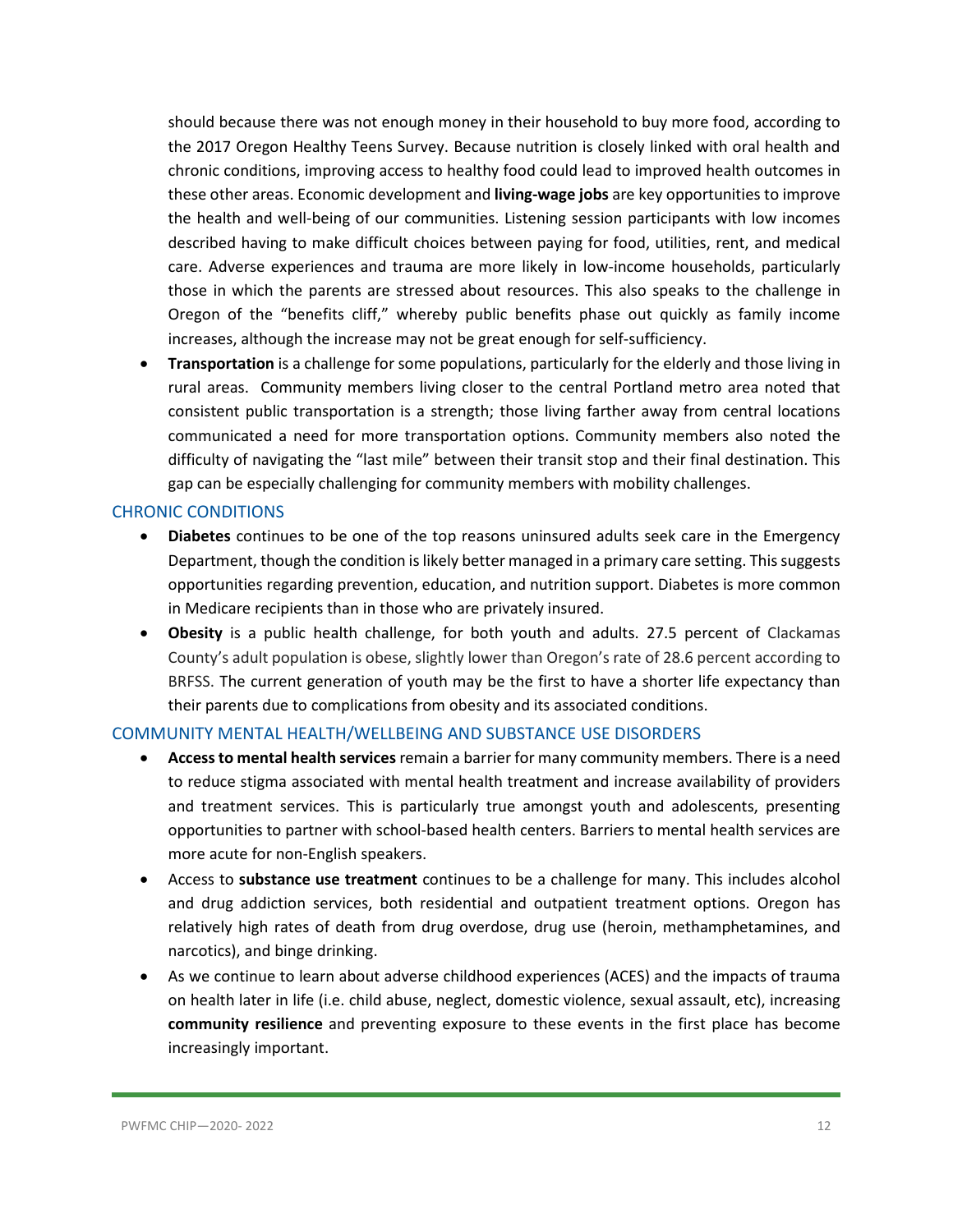#### <span id="page-12-0"></span>ACCESS TO CARE

- Timely and consistent access to **primary care** remains a challenge, particularly for those on the Oregon Health Plan (Medicaid) and individuals that are uninsured. Data suggest that the number of providers across the region varies based on location, and more than 10% of the population in the four-county region reported not being able to access health care services due to cost.
- **Dental** conditions are among the top preventable reasons uninsured individuals access the Emergency Department, which is rarely the best point of care for these conditions. This presents an opportunity for prevention education and increasing access to preventive services.
- It is important that community members feel welcome, safe, and respected in health care settings. Participants in town halls and listening sessions noted that providers lack the bilingual and bicultural backgrounds necessary to serve the community. Hispanic/Latino community members described being turned away by providers because of discrimination due to lack of insurance and language barriers. A crucial step in improving the health and well-being of communities of color is increasing access to **culturally-responsive care**.

### <span id="page-12-1"></span>Needs Beyond the Hospital's Service Program

No hospital facility can address all of the health needs present in its community. We are committed to continuing our Mission through Community Benefit grant-making and ongoing partnerships in our community.

While we strive to care for our communities each day, we recognize that we cannot address all needs effectively or independently. For example, we simply will not have enough resources to solve to the housing crisis in the Portland Metro area. However, by selecting specific strategies such as navigation to housing services and working with other foundations and health systems to collaboratively fund supportive services, we believe we can make an impact. In addition, there are two new elements to mental health/wellbeing & substance use disorders on the CHNA this cycle: social isolation and youth prevention. We will dedicate time to explore and build strategies to address these crucial needs in the first year of this CHIP cycle.

However, we are confident these needs will be addressed by others in the community. We see the interconnectedness of needs across our community. For instance, our partnership within the Portland metro area not only offers healthy meals to address food insecurity, but also an avenue for seniors experiencing social isolation to connect with one another.

PWFMC will continue to collaborate with local organizations that address the aforementioned community needs to coordinate care and referrals to address these unmet needs. We strongly believe that together we can better address the needs of our communities by leveraging our collective strengths.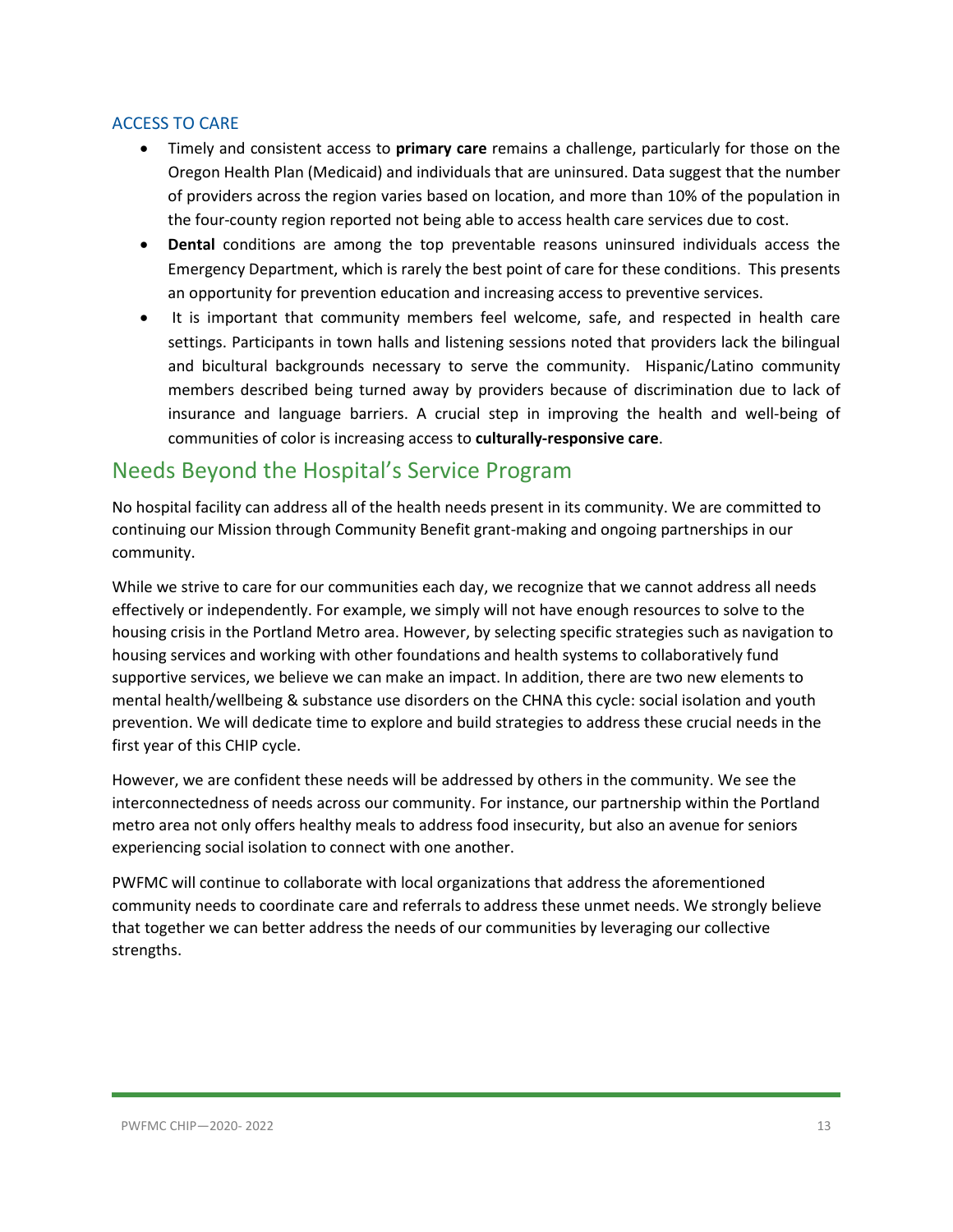# <span id="page-13-0"></span>COMMUNITY HEALTH IMPROVEMENT PLAN

# <span id="page-13-1"></span>Summary of Community Health Improvement Planning Process

A CHIP planning committee of hospital leaders, Service Area Advisory Council members and community partners was formed to provide input in the PWFMC CHIP process. Due to the 2020 COVID-19 pandemic, the original CHIP process was altered to accommodate a travel ban, social distance requirements, and unforeseen time commitments of key leaders. Below are the altered steps taken to compete the 2020- 2022 PWFMC CHIP:

- Providence Community Health Division (CHD) staff drafted three CHIP initiatives, including community needs and goals, to present to the CHIP planning committee for input
- In collaboration with community partner organizations, CHD staff drafted the PWFMC CHIP to present to hospital leadership and the CHIP planning committee for input
- Input was gathered and incorporated into the final PWFMC CHIP document
- Final PWFMC CHIP document was approved by PWFMC hospital and system level leadership

PWFMC anticipates strategies may change and certain community health needs may become more pronounced, requiring changes to the initiatives identified below.

# <span id="page-13-2"></span>Addressing the Needs of the Community: 2020- 2022 Key Community Benefit Initiatives and Evaluation Plan

#### <span id="page-13-3"></span>INITIATIVE #1: HOUSING NEEDS IN THE PORTLAND METRO AREA

*Community Need Addressed*

Social Determinants – Housing

#### *Goal (Anticipated Impact)*

Increase access to permanent and supportive housing.

#### *Scope (Target Population)*

Unhoused individuals in the Portland metro area.

#### *Table 1. Outcome Measures for Addressing Housing*

| <b>Outcome Measure</b>        | <b>Baseline</b>    | FY20 Target                         | <b>FY22 Target</b> |
|-------------------------------|--------------------|-------------------------------------|--------------------|
| Increase referrals to housing | 217 referrals      | 20% increase from 25% increase from |                    |
| in Portland metro area        | (Clackamas County) | baseline                            | baseline           |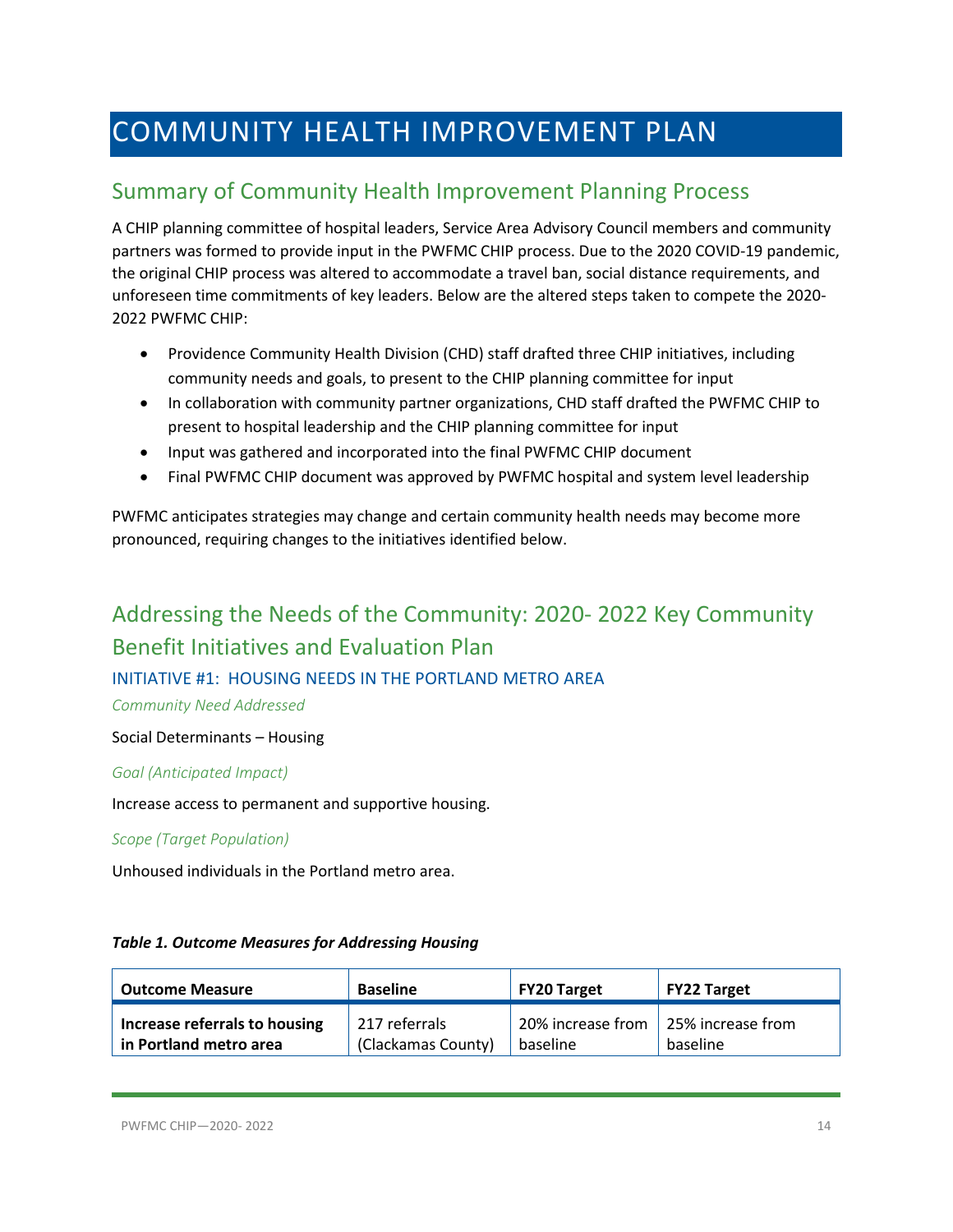| Increase funding for           | \$100,000 | \$200,000 | \$300,000 |
|--------------------------------|-----------|-----------|-----------|
| Supportive Housing Services in |           |           |           |
| <b>Portland</b>                |           |           |           |

*Table 2. Strategies and Strategy Measures for Addressing Housing*

| Strategy(ies)                                                                                                                           | <b>Strategy Measure</b>                                                                                                                                                                                | <b>Baseline</b>                                                                                  | <b>FY20 Target</b>                                  | <b>FY22 Target</b>                                  |
|-----------------------------------------------------------------------------------------------------------------------------------------|--------------------------------------------------------------------------------------------------------------------------------------------------------------------------------------------------------|--------------------------------------------------------------------------------------------------|-----------------------------------------------------|-----------------------------------------------------|
| <b>Better Outcomes</b><br>through Bridges (BOB)<br>ED outreach workers<br>screen PWFMC ED<br>patients for<br>homelessness               | % of BOB patients<br>screened for<br>housing needs<br>(maintaining<br>existing program)                                                                                                                | 100%                                                                                             | 100%                                                | 100%                                                |
| Partner with Impact NW<br>to refer families in need<br>to appropriate housing<br>resources through<br><b>Community Resource</b><br>Desk | % of clients<br>successfully<br>connected to<br>housing resources<br>post-30 day intake<br>(i.e. Section 8, rental<br>assistance,<br>navigating landlord<br>relationships,<br>placement in<br>shelter) | 75%                                                                                              | 75%                                                 | 80%                                                 |
| <b>Regional Supportive</b><br><b>Housing Fund</b>                                                                                       | Providence<br>participates in the<br>Regional<br>Supportive<br>Housing Fund with<br>other health<br>system and<br>foundation<br>funders                                                                | Collaborative<br>initiated,<br>convener and<br>financial<br>sponsor<br>identified                | All funding<br>sources and<br>amounts<br>determined | Two grants<br>released to<br>community              |
| Providence Health &<br><b>Services Housing</b><br><b>Strategy Workshop</b>                                                              | Increase housing<br>with supportive<br>services units<br>availability for low<br>income                                                                                                                | Community<br><b>Health Division</b><br>participates in<br>housing<br>workshop to<br>define goals | 150 units<br>planned                                | 150 units<br>available<br>150 additional<br>planned |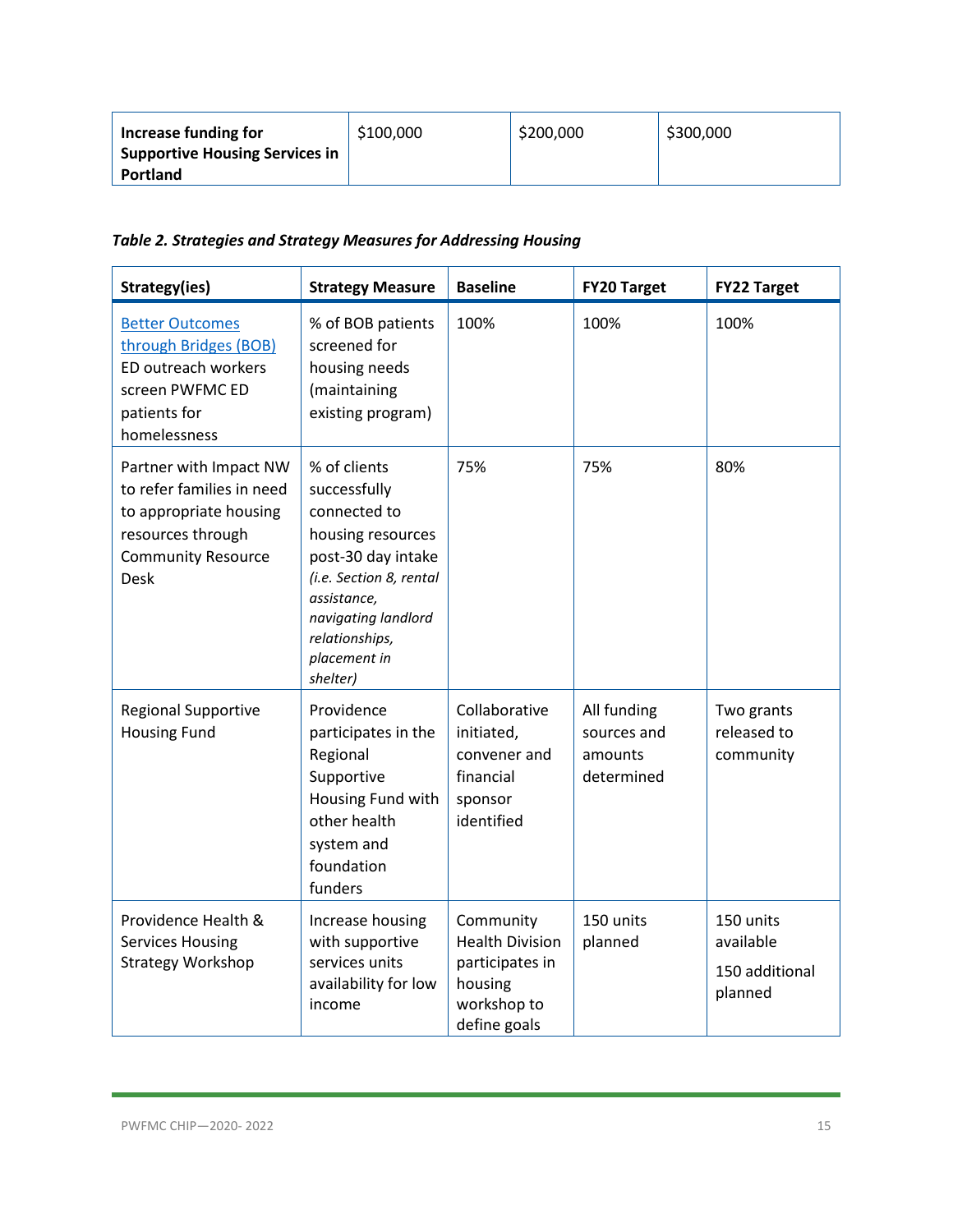#### *Evidence Based Sources*

Health Affairs[: https://www.healthaffairs.org/do/10.1377/hpb20180313.396577/full/](https://www.healthaffairs.org/do/10.1377/hpb20180313.396577/full/)

Permanent Supportive Housing: Evaluating the Evidence for Improving Chronic Homelessness: <https://www.ncbi.nlm.nih.gov/books/NBK519591/>

#### *Resource Commitment*

Community benefit funds, operational funds, foundation funds, outside grant dollars.

#### *Key Community Partners*

Impact NW, Health Share of Oregon, Clackamas County Housing Coalition, Metropolitan Alliance for the Common Good – Clackamas County Housing Team, Oregon Community Foundation, Meyer Memorial Trust, CareOregon, Central City Concern, Cambia Health, CareOregon, Collins Foundation, Legacy Health, Oregon Health & Sciences University, Kaiser Permanente, Father's Heart Street Ministry, Clackamas Service Center, NW Housing Alternatives.

#### <span id="page-15-0"></span>INITIATIVE #2: MENTAL HEALTH & SUBSTANCE USE DISORDERS

#### *Community Need Addressed*

Community mental health/well- being and substance use disorders – culturally responsive care and health education, community building.

#### *(Anticipated Impact)*

Increase # of individuals engaged in services and education related to mental health & substance use disorders.

#### *Scope (Target Population)*

Individuals with low-income in need of access to culturally responsive mental health & substance use services and education

#### *Table 3. Outcome Measures for Addressing Mental Health & Substance Use Disorders*

| <b>Outcome Measure</b>                                                                          | <b>Baseline</b>                                                       | <b>FY20 Target</b>            | <b>FY22 Target</b>            |
|-------------------------------------------------------------------------------------------------|-----------------------------------------------------------------------|-------------------------------|-------------------------------|
| Increase connection to mental<br>health and substance use<br>disorder services and<br>education | 510 individuals<br>reached by outreach<br>and education<br>activities | 20% increase from<br>baseline | 25% increase from<br>baseline |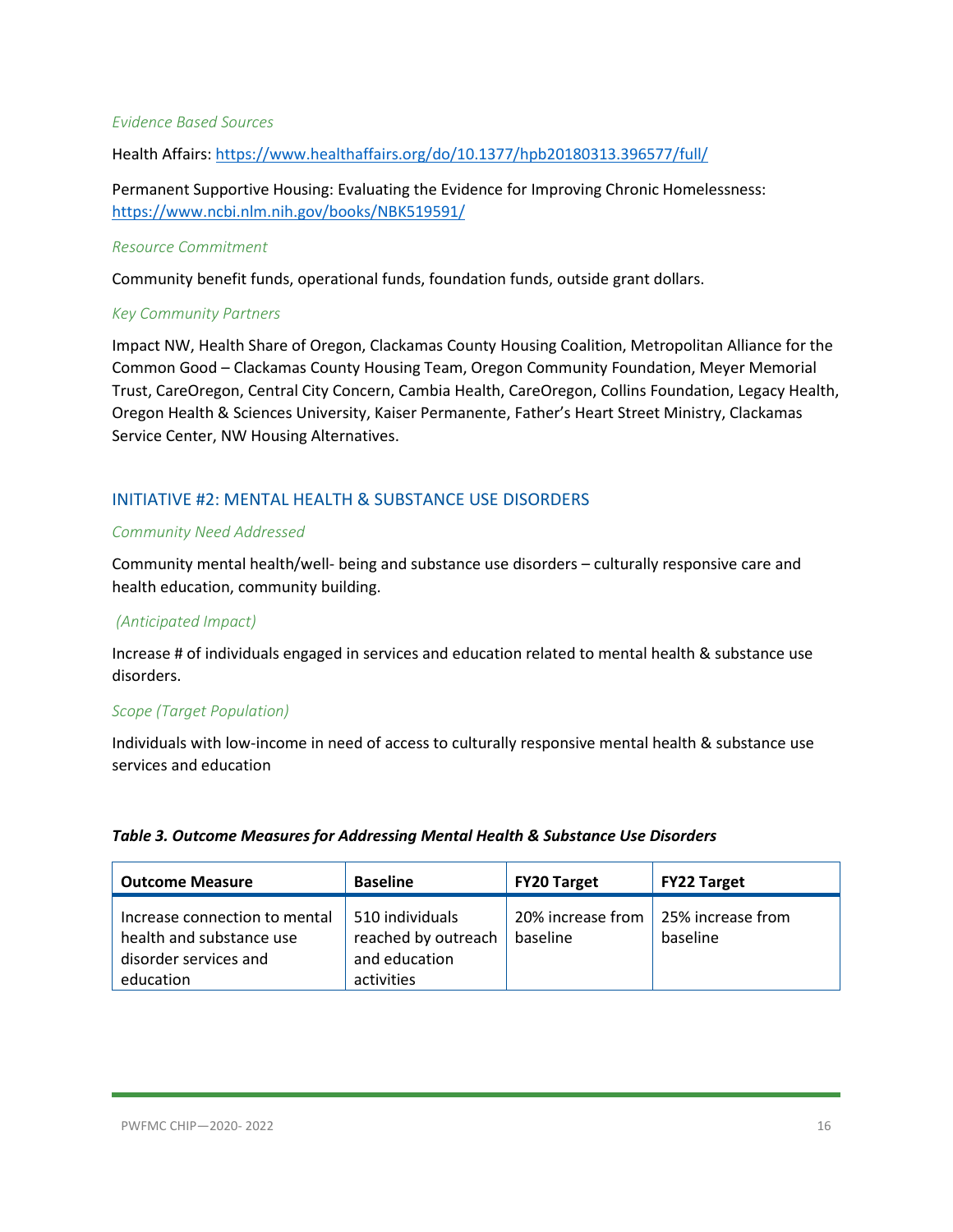| Strategy(ies)                                                                                                                           | <b>Strategy Measure</b>                                                                           | <b>Baseline</b> | <b>FY20 Target</b> | <b>FY22 Target</b> |
|-----------------------------------------------------------------------------------------------------------------------------------------|---------------------------------------------------------------------------------------------------|-----------------|--------------------|--------------------|
| <b>BOB</b> patients are<br>screened for Mental<br>Health needs                                                                          | % BOB patients<br>screened for<br>mental health<br>services<br>(maintaining<br>existing program)  | 100%            | 100%               | 100%               |
| <b>BOB patients screened</b><br>for substance use<br>treatment needs                                                                    | % BOB patients<br>screened for<br>substance use<br>disorders<br>(maintaining<br>existing program) | 100%            | 100%               | 100%               |
| <b>Partner with Pacific</b><br>University (PU) for<br>community events on<br>behavioral health for<br>Latinx community $-$<br>"charlas" | # of people<br>reached by PU<br>activities                                                        | 485             | 1000               | 2000               |

*Table 4. Strategies and Strategy Measures for Addressing Mental Health & Substance Use Disorders*

#### *Evidence Based Sources*

Oregon Commission on Hispanic Affairs, Latinx Mental Health Research: <https://www.oregon.gov/hispanic/Pages/index.aspx>

*Tackling the Mental Health Crisis In Emergency Departments: Look Upstream For Solutions, " Health Affairs Blog, January 26, 2018.DOI: 10.1377/hblog20180123.22248*

Community-Defined solutions for Latino Health Care Disparities: https://health.ucdavis.edu/crhd/pdfs/resources/Community\_Defined\_Solutions\_for\_Latino\_Mental\_He alth\_Care\_Disparities.pdf

#### *Resource Commitment*

Community benefit funds, operational funds, outside grant sources, BOB outreach staff time.

#### *Key Community Partners*

Pacific University School of Psychology, Central City Concern, Cascadia BHC, Lifeworks NW, NAMI, OHSU Harm Reduction and Bridges to Care, Multnomah County, Recovery Works NW, Clackamas County Public Health.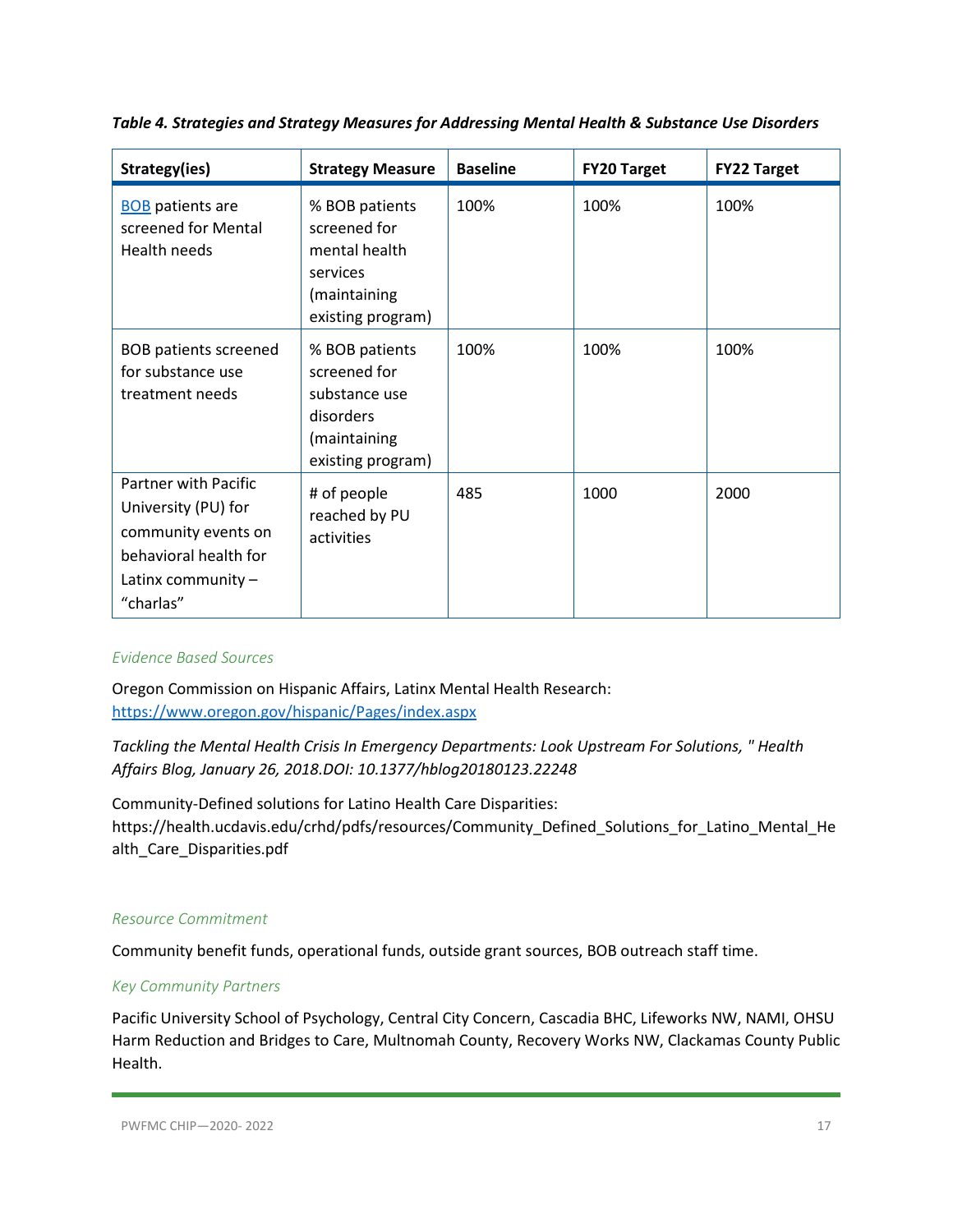#### <span id="page-17-0"></span>INITIATIVE #3: PREVENTING CHRONIC HEALTH CONDITIONS

#### *Community Need Addressed*

Chronic health conditions – focus on prevention of obesity, diabetes, hypertension, and depression.

#### *Goal*

Reduce the burden of chronic disease and food insecurity in the Portland metro area.

#### *Scope (Target Population)*

Families that are low-income, food-insecure, and/or at-risk or people living with diabetes in the Portland metro area.

*s*

#### *Table 3. Outcome Measures for Preventing Chronic Health Conditions*

| <b>Outcome Measure</b>                                                                      | <b>Baseline</b>               | <b>FY20 Target</b>            | <b>FY22 Target</b>            |
|---------------------------------------------------------------------------------------------|-------------------------------|-------------------------------|-------------------------------|
| Healthy body mass index (BMI)<br>for 8 <sup>th</sup> grade youth in Clackamas<br>County $3$ | 71.6% of $8th$ grade<br>youth | 72.6% of $8th$ grade<br>youth | 74.6% of $8th$ grade<br>youth |
| Diabetes prevalence of Clackamas<br>County adults <sup>4</sup>                              | 7.4%                          | 7.2%                          | TBD                           |

|  |  |  | Table 4. Strategies and Strategy Measures for Addressing Chronic Health Conditions |
|--|--|--|------------------------------------------------------------------------------------|
|--|--|--|------------------------------------------------------------------------------------|

| Strategy(ies)                                                                                                                        | <b>Strategy Measure</b>                                                   | <b>Baseline</b> | <b>FY20 Target</b> | <b>FY22 Target</b>   |
|--------------------------------------------------------------------------------------------------------------------------------------|---------------------------------------------------------------------------|-----------------|--------------------|----------------------|
| <b>Identify Providence</b><br><b>Medical Group clinic</b><br>champions to promote<br>healthy behaviors with<br>$5-2-1-0+9$ messaging | # of Providence<br><b>Medical Group</b><br>clinic champions<br>identified | 1               | 10                 | 20                   |
| Fund community<br>partners in Healthier<br>Kids, Together initiative                                                                 | # of youth served<br>by community<br>partners to                          | 440,030         | 500,000            | 550,000 <sup>5</sup> |

<span id="page-17-1"></span><sup>&</sup>lt;sup>3</sup> Measured by bi-annual Clackamas County Oregon Healthy Teens Survey, baseline data is 2019

l

<span id="page-17-2"></span><sup>4</sup> [Oregon Health Authority, Diabetes Prevelance by County.](https://www.oregon.gov/oha/PH/ABOUT/Documents/indicators/diabetesprev-county.pdf) Baseline is 2014-2017 data.

<span id="page-17-3"></span><sup>&</sup>lt;sup>5</sup> Gross estimate for youth reached by Heathier Kids, Together funded partners. In 2022, Providence's HKT funded initiatives will wind down.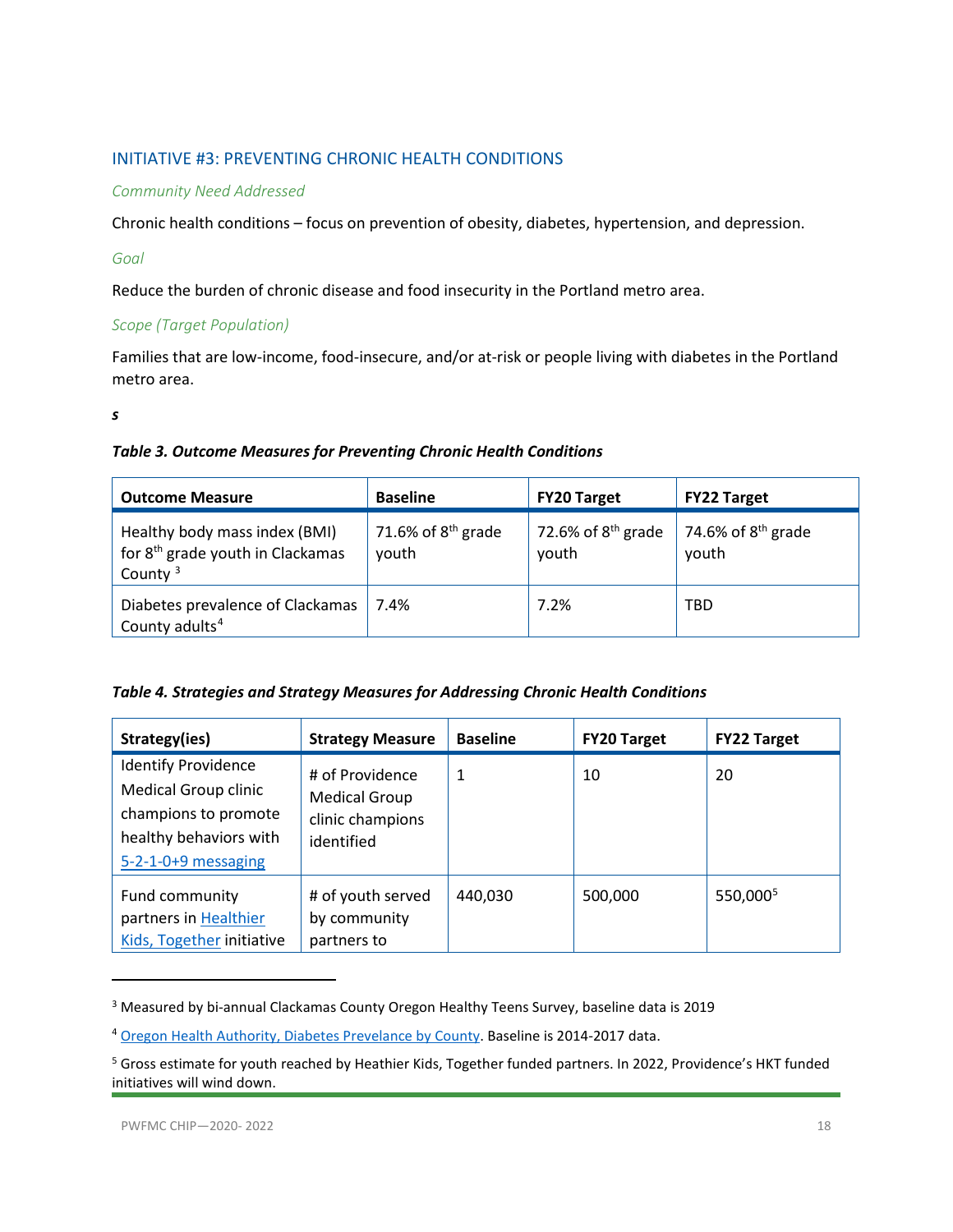| to alleviate food<br>insecurity among youth                                                                                                | address food<br>insecurity (see<br>partners listed<br>below)                                      |                             |                             |                              |
|--------------------------------------------------------------------------------------------------------------------------------------------|---------------------------------------------------------------------------------------------------|-----------------------------|-----------------------------|------------------------------|
| Increase number of<br><b>Diabetes Prevention</b><br>Program cohorts offered<br>at PWFMC                                                    | # of people<br>engaged in DPP<br>cohort                                                           | 0                           | 15                          | 30                           |
| Increase # of individuals<br>engaged in diabetes<br>education and culinary<br>medicine (Milwaukie<br><b>Community Teaching</b><br>Kitchen) | # of people who<br>enrolled in<br>enhanced<br>education $+$<br>culinary medicine<br>interventions | 19 enhanced<br>intervention | 60 enhanced<br>intervention | 150 enhanced<br>intervention |

#### *Evidence Based Sources* **[National Diabetes Prevention Program](https://www.cdc.gov/diabetes/prevention/index.html)**

Addressing Childhood Obesity: Opportunities for Prevention Pediatr Clin North Am. 2015 Oct; 62(5): [1241–1261.](https://www.ncbi.nlm.nih.gov/entrez/eutils/elink.fcgi?dbfrom=pubmed&retmode=ref&cmd=prlinks&id=26318950) 

<https://www.tkcollaborative.org/>

#### *Resource Commitment*

Community benefit funds, foundation funds, provider time, promotional materials for 5.2.1.0+9, teaching kitchen staff.

#### *Key Community Partners*

Oregon Food Bank, Partners for a Hunger Free Oregon, Growing Gardens.

### <span id="page-18-0"></span>Other Community Benefit Programs

#### *Table 5. Other Community Benefit Programs in Response to Community Needs*

| <b>Initiative (Community</b><br><b>Need Addressed)</b> | <b>Program Name</b>       | <b>Description</b>                                               | <b>Target Population</b><br>(Low Income,<br><b>Vulnerable or Broader</b><br>Community) |
|--------------------------------------------------------|---------------------------|------------------------------------------------------------------|----------------------------------------------------------------------------------------|
| Mental<br>Health/Wellbeing<br>& Substance Use          | Meals on Wheels<br>People | Operational support<br>for Meals on Wheels<br>People programming | Seniors and people<br>with disabilities<br>experiencing social                         |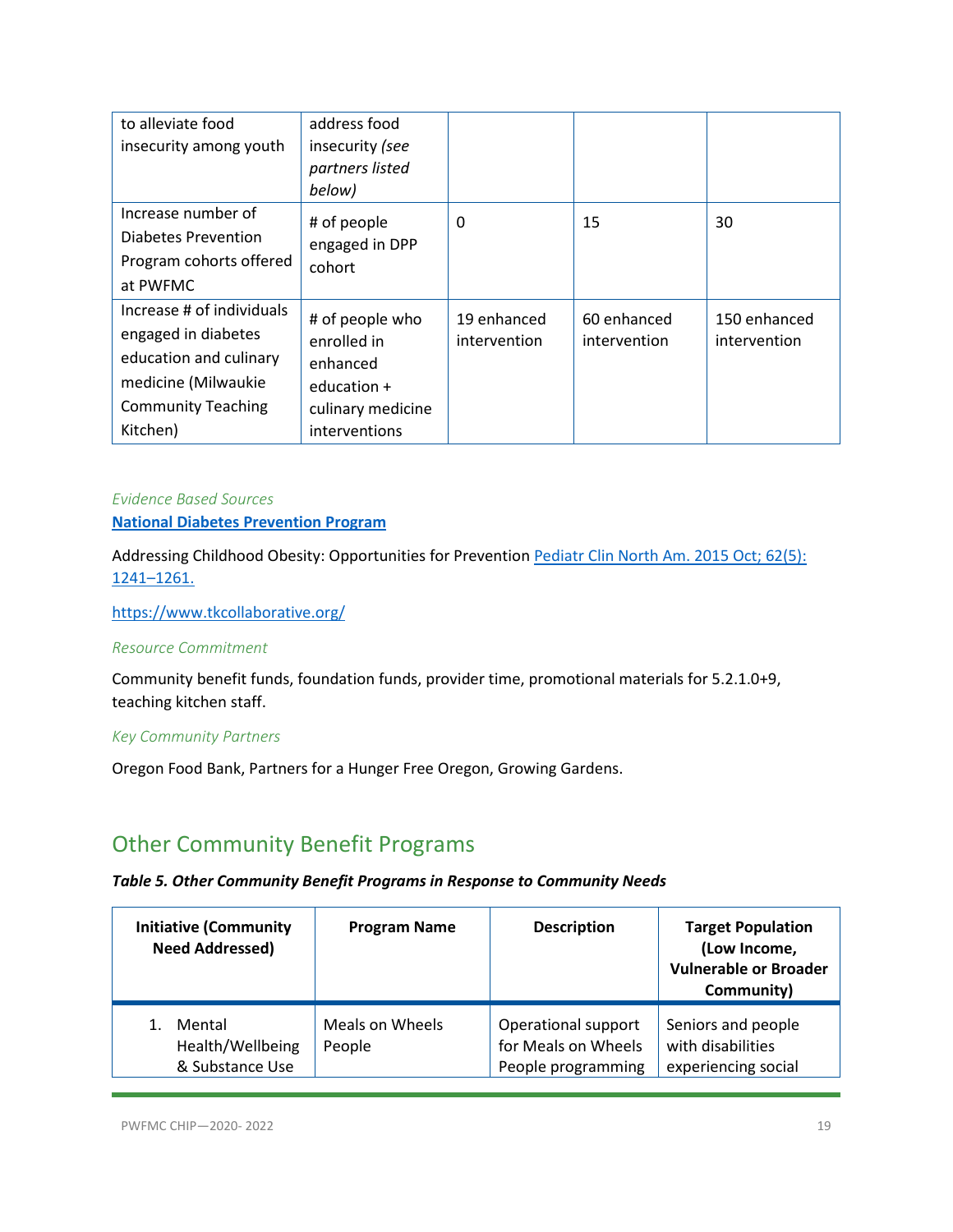|    | Disorders - social<br>isolation                                                                     |                                                                                         |                                                                                                                                                                                 | isolation and low<br>income.                                                                      |
|----|-----------------------------------------------------------------------------------------------------|-----------------------------------------------------------------------------------------|---------------------------------------------------------------------------------------------------------------------------------------------------------------------------------|---------------------------------------------------------------------------------------------------|
| 2. | Social<br>Determinants of<br>Health - Food<br>Insecurity                                            | Meals on Wheels<br>People                                                               | Operational support<br>for Meals on Wheels<br>People programming                                                                                                                | Seniors and people<br>with disabilities<br>experiencing food<br>insecurity.                       |
| 3. | Social<br>Determinants of<br>Health - All                                                           | Impact NW<br><b>Community Resource</b><br><b>Desk</b>                                   | Embed a high-<br>functioning<br>community based<br>organization in<br>Providence medical<br>centers, clinics to<br>address social needs                                         | Individuals and families<br>who have unmet social<br>needs                                        |
| 4. | Mental<br>Health/Wellbeing<br>& Substance Use<br>Disorder-<br>prevention &<br>community<br>building | Immigrant and<br>Refugee Community<br>Organization<br><b>Community Health</b><br>Worker | <b>Embed Community</b><br><b>Health Worker</b><br>trained in mental<br>health support with<br>clinical supervision in<br>Earl Boyle's<br>elementary school in<br>Portland area. | Immigrant and low-<br>income families in East<br>Portland.                                        |
| 5. | Mental<br>Health/Wellbeing<br>& Substance Use<br>Disorders-<br>prevention and<br>access             | Providence Zero<br>Suicide initiative                                                   | Implement a tiered-<br>system wide<br>approach to prevent<br>suicide deaths for<br>patients seeking care<br>at Providence                                                       | All individuals seeking<br>care at Providence                                                     |
| 6. | Social<br>Determinants of<br>Health - All                                                           | Clackamas Service<br>Center                                                             | Donate supplies and<br>grant funding                                                                                                                                            | For individuals in<br>Clackamas County with<br>social needs                                       |
| 7. | Social<br>Determinants of<br>$Health - All$                                                         | Canby Center                                                                            | Donate supplies and<br>grant funding                                                                                                                                            | For individuals and<br>families who are low-<br>income that live in<br>rural Clackamas<br>County. |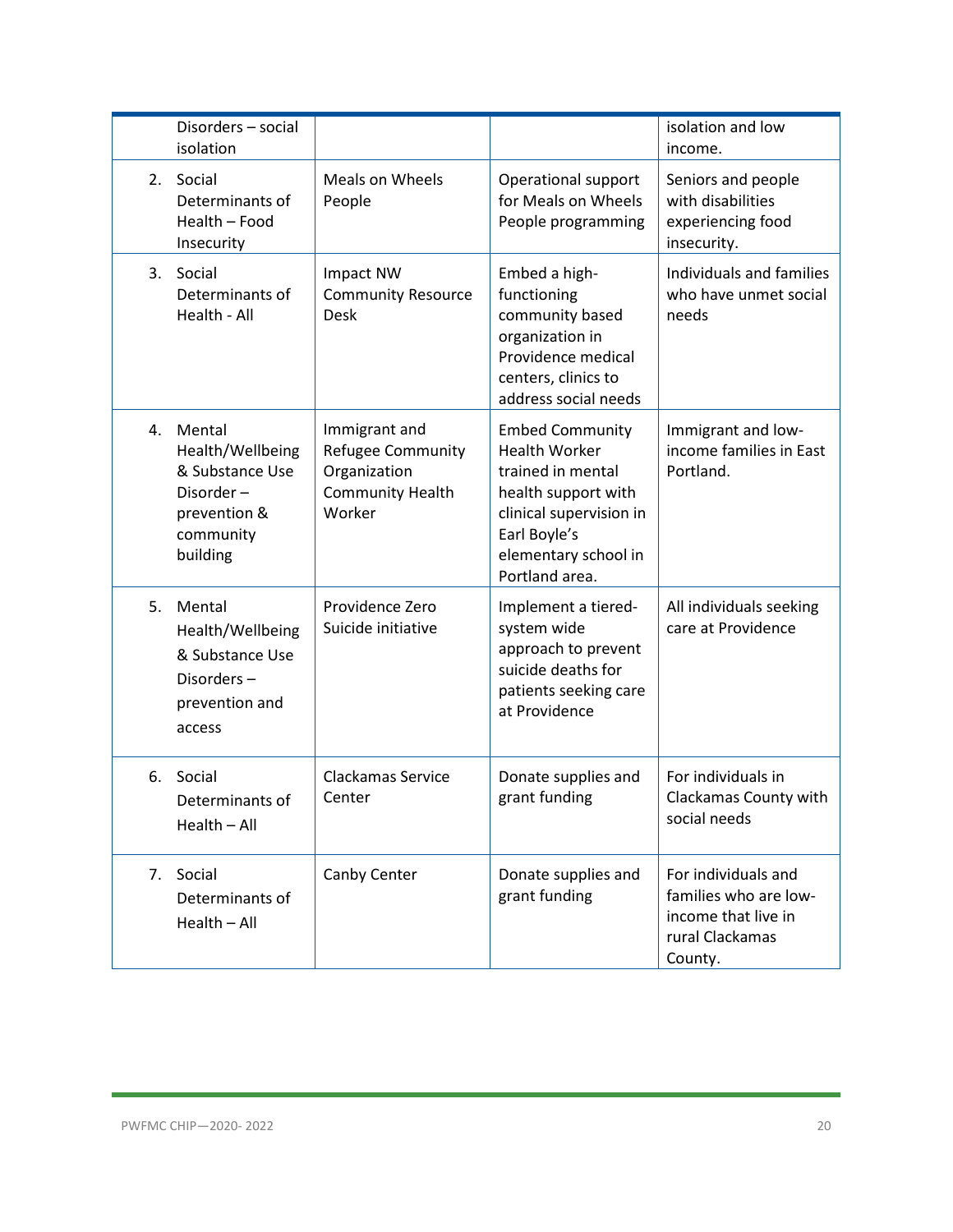# **2020-2022 CHIP GOVERNANCE APPROVAL**

This Community Health Improvement Plan was adopted by the Service Area Advisory Council of the hospital on May 4, 2020. The final report was made widely available<sup>6</sup> by May 15, 2020.

hessell Parida

Russ Reinhard Chief Executive, Providence Willamette Falls Medical Center

in Vance

Lisa Vance Chief Executive, Oregon Region

Joanne Warner Chair, Oregon Community Ministry Board

Joel Gilbertson Senior Vice President, Community Partnerships Providence St. Joseph Health

#### **CHNA/CHIP Contact:**

Joseph lchter, DrPH, Director Community Health Investment Providence Health & Services 4400 NE Halsey St Portland, OR 97213 Joseph.lchter@providence.org

To request a copy free of charge, provide comments, or view electronic copies of current and previous Community Health Improvement Plans please email CommunityBenefit@providence.org.

*6atl* 

May 8, 2020

Date

May 8, 2020

Date

May 11, 2020

Date

**<sup>6</sup>**Per§ 1.S0l(r)-3 IRS Requirements, posted on hospital website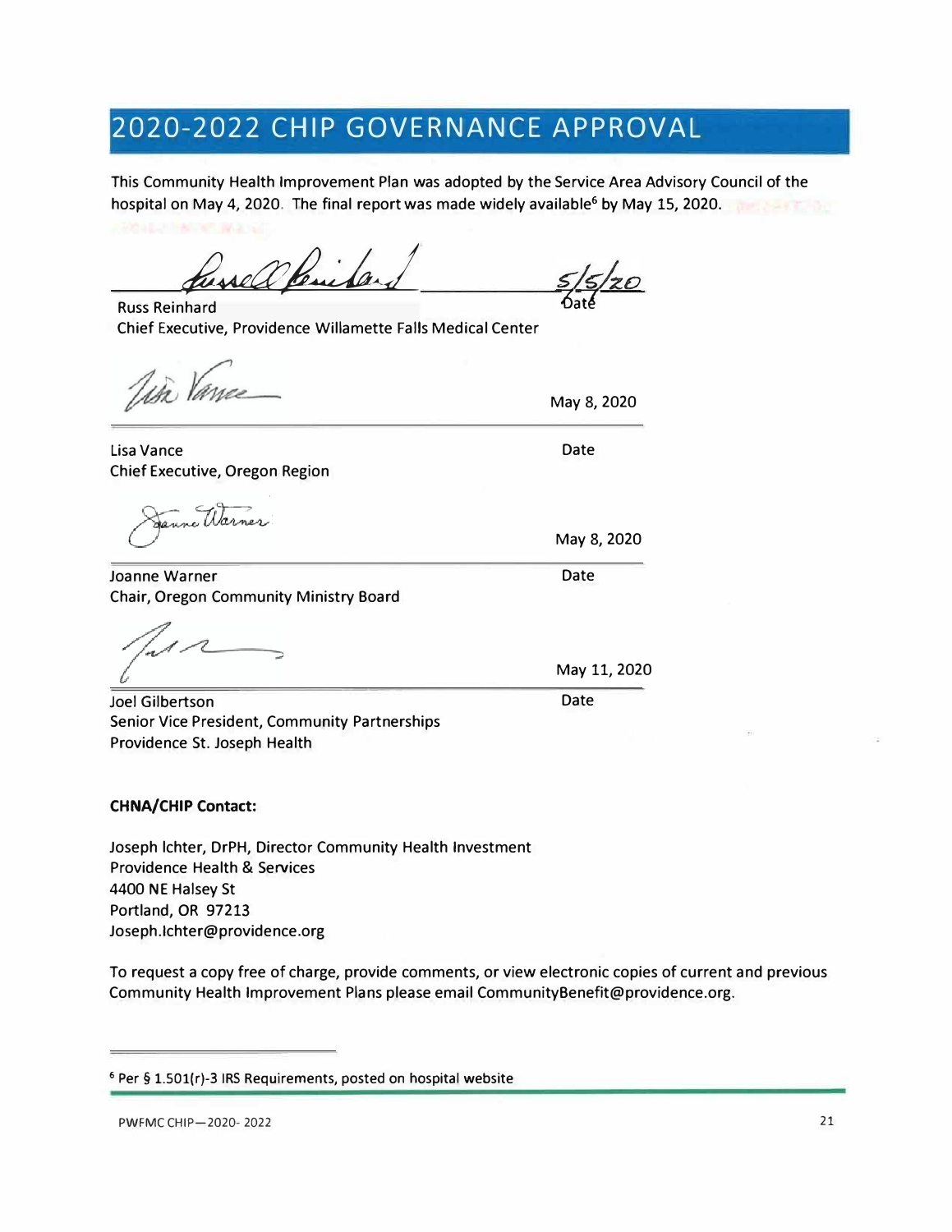# <span id="page-21-0"></span>APPENDICES

# <span id="page-21-1"></span>Appendix 1: Definition of Terms

**Community Benefit:** An initiative, program or activity that provides treatment or promotes health and healing as a response to identified community needs and meets at least one of the following community benefit objectives:

- a. Improves access to health services;
- b. Enhances public health;
- c. Advances increased general knowledge; and/or
- d. Relieves government burden to improve health.

Community benefit includes services to persons living in poverty, persons who are vulnerable, and the broader community.

To be reported as a community benefit initiative or program, community need must be demonstrated. Community need can be demonstrated through the following:

- a. Community health needs assessment developed by the ministry or in partnership with other community organizations;
- b. Documentation that demonstrates community need and/or a request from a public agency or community group was the basis for initiating or continuing the activity or program; or
- c. The involvement of unrelated, collaborative tax-exempt or government organizations as partners in the community benefit initiative or program.

**Health Equity:** Healthy People 2020 defines *health equity* as the "attainment of the highest level of health for all people. Achieving health equity requires valuing everyone equally with focused and ongoing societal efforts to address avoidable inequalities, historical and contemporary injustices, and the elimination of health and health care disparities."

**Social Determinants of Health:** Powerful, complex relationships exist between health and biology, genetics, and individual behavior, and between health and health services, socioeconomic status, the physical environment, discrimination, racism, literacy levels, and legislative policies. These factors, which influence an individual's or population's health, are known as *determinants of health*. *Social determinants of health* are conditions in the environment in which people are born, live, learn, work, play, worship, and age that affect a wide range of health, functioning, and quality-of-life outcomes and risks.